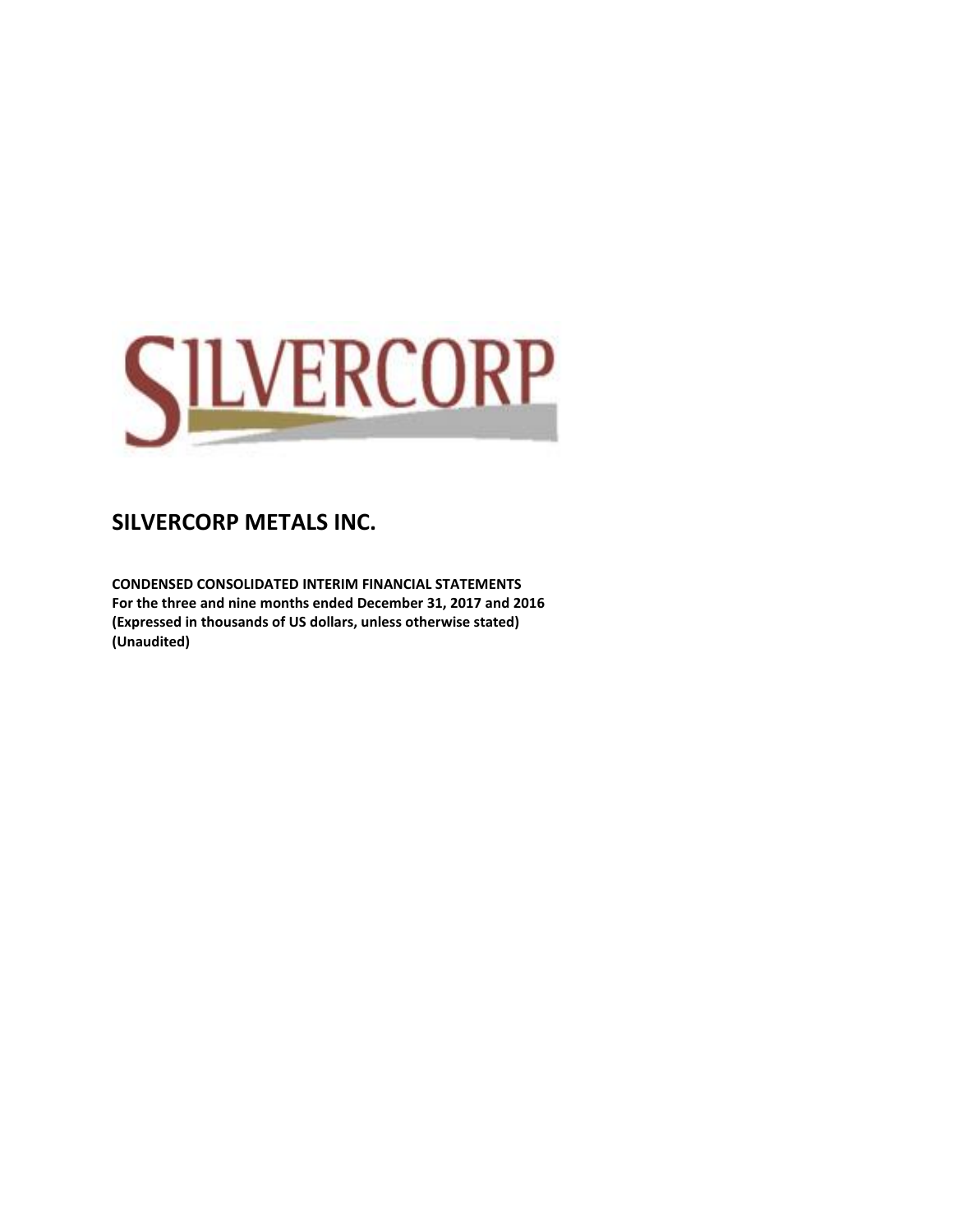## **Condensed Consolidated Interim Statements of Financial Position**

*(Unaudited) (Expressed in thousands of U.S. dollars)*

|                                                                |              | As at December 31, | As at March 31, |
|----------------------------------------------------------------|--------------|--------------------|-----------------|
|                                                                | <b>Notes</b> | 2017               | 2017            |
| <b>ASSETS</b>                                                  |              |                    |                 |
| <b>Current Assets</b>                                          |              |                    |                 |
| Cash and cash equivalents                                      | 18           | \$<br>66,274       | \$<br>73,003    |
| Short-term investments                                         |              | 46,986             | 23,466          |
| Trade and other receivables                                    |              | 1,205              | 1,311           |
| Inventories                                                    |              | 13,631             | 8,710           |
| Due from a related party                                       | 10           | 25                 | 92              |
| Prepaids and deposits                                          |              | 3,972              | 4,250           |
|                                                                |              | 132,093            | 110,832         |
| <b>Non-current Assets</b>                                      |              |                    |                 |
| Long-term prepaids and deposits                                |              | 962                | 959             |
| Reclamation deposits                                           |              | 5,363              | 5,054           |
| Investment in an associate                                     | 3            | 33,902             | 8,517           |
| Other investments                                              | 4            | 6,800              | 1,207           |
| Plant and equipment                                            | 5            | 68,814             | 65,201          |
| Mineral rights and properties                                  | 6            | 223,935            | 206,200         |
| <b>TOTAL ASSETS</b>                                            |              | \$<br>471,869      | \$<br>397,970   |
| <b>LIABILITIES AND EQUITY</b>                                  |              |                    |                 |
| <b>Current Liabilities</b>                                     |              |                    |                 |
| Accounts payable and accrued liabilities                       |              | \$<br>34,799       | \$<br>30,374    |
| Deposits received                                              |              | 7,351              | 6,798           |
| Income tax payable                                             |              | 5,037              | 2,985           |
|                                                                |              | 47,187             | 40,157          |
| <b>Non-current Liabilities</b>                                 |              |                    |                 |
| Deferred income tax liabilities                                |              | 31,516             | 27,692          |
| Environmental rehabilitation                                   |              | 13,215             | 12,186          |
| <b>Total Liabilities</b>                                       |              | 91,918             | 80,035          |
| <b>Equity</b>                                                  |              |                    |                 |
| Share capital                                                  |              | 230,844            | 232,155         |
| Share option reserve                                           | 7            | 14,343             | 13,325          |
| Reserves                                                       |              | 25,409             | 25,409          |
| Accumulated other comprehensive loss                           | 8            | (32, 164)          | (50, 419)       |
| Retained earnings                                              |              | 74,089             | 42,651          |
| Total equity attributable to the equity holders of the Company |              | 312,521            | 263,121         |
| <b>Non-controlling interests</b>                               | 9            | 67,430             | 54,814          |
| <b>Total Equity</b>                                            |              | 379,951            | 317,935         |
| TOTAL LIABILITIES AND EQUITY                                   |              | \$<br>471,869      | \$<br>397,970   |
| <b>Commitments and contingencies</b>                           | 17           |                    |                 |
| Approved on behalf of the Board:                               |              |                    |                 |
| (Signed) David Kong                                            |              |                    |                 |
| Director                                                       |              |                    |                 |
| (Signed) Rui Feng                                              |              |                    |                 |

Director

See accompanying notes to the condensed consolidated interim financial statements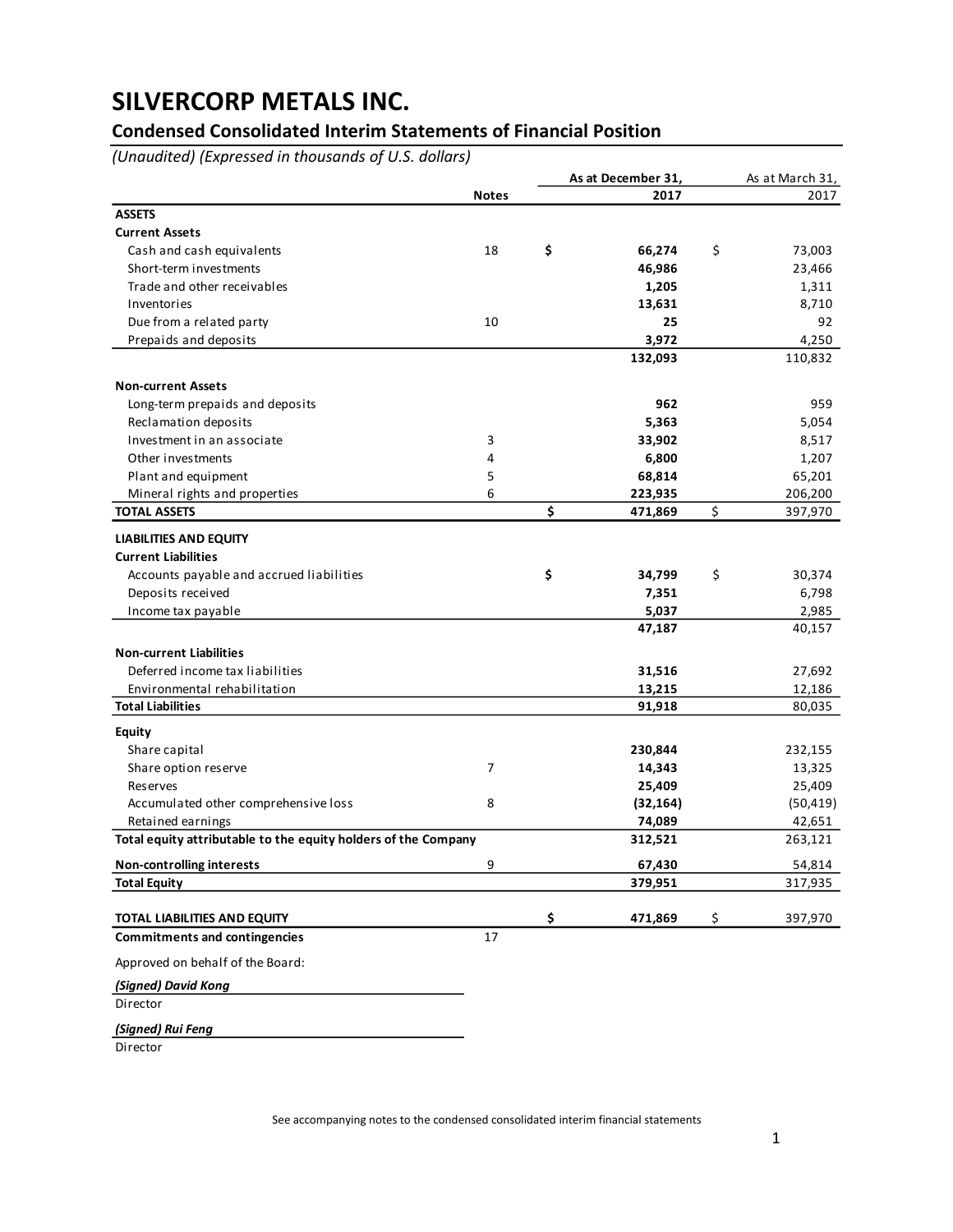## **Condensed Consolidated Interim Statements of Income**

*(Unaudited)(Expressed in thousands of U.S. dollars, except numbers for share and per share figures)*

|                                                                         |              | Three Months Ended December 31, |    |             |    |              | Nine Months Ended December 31, |             |  |
|-------------------------------------------------------------------------|--------------|---------------------------------|----|-------------|----|--------------|--------------------------------|-------------|--|
|                                                                         | <b>Notes</b> | 2017                            |    | 2016        |    | 2017         |                                | 2016        |  |
|                                                                         |              |                                 |    |             |    |              |                                |             |  |
| <b>Sales</b>                                                            | 16(c)        | \$<br>44,352 \$                 |    | 47,838      | \$ | $131,590$ \$ |                                | 129,407     |  |
| Cost of sales                                                           |              |                                 |    |             |    |              |                                |             |  |
| Production costs                                                        |              | 15,553                          |    | 14,921      |    | 45,839       |                                | 42,863      |  |
| Mineral resource taxes                                                  |              | 1,255                           |    | 1,361       |    | 3,683        |                                | 2,802       |  |
| Depreciation and amortization                                           |              | 4,378                           |    | 5,178       |    | 13,291       |                                | 15,861      |  |
|                                                                         |              | 21,186                          |    | 21,460      |    | 62,813       |                                | 61,526      |  |
| <b>Gross profit</b>                                                     |              | 23,166                          |    | 26,378      |    | 68,777       |                                | 67,881      |  |
| General and administrative                                              | 11           | 4,915                           |    | 3,950       |    | 13,958       |                                | 12,462      |  |
| Government fees and other taxes                                         | 12           | 902                             |    | 1,050       |    | 2,433        |                                | 3,476       |  |
| Foreign exchange (gain) loss                                            |              | (236)                           |    | (444)       |    | 2,490        |                                | (536)       |  |
| Loss on disposal of plant and equipment                                 | 5            | 148                             |    | 392         |    | 324          |                                | 457         |  |
| Gain on disposal of NSR                                                 | 4            |                                 |    |             |    | (4,320)      |                                |             |  |
| Share of loss (income) in associate                                     | 3            | 142                             |    | 126         |    | 511          |                                | (160)       |  |
| Dilution gain on investment in associate                                | 3            | (822)                           |    |             |    | (822)        |                                |             |  |
| Reclassification of other comprehensive loss upon ownership dilution of |              |                                 |    |             |    |              |                                |             |  |
| investment in associate                                                 | 3,8          | 18                              |    |             |    | 18           |                                |             |  |
| Impairment of plant and equipment and mineral rights and properties     |              |                                 |    |             |    |              |                                | 181         |  |
| Other income                                                            |              | (1, 560)                        |    | (201)       |    | (1,867)      |                                | (324)       |  |
| Income from operations                                                  |              | 19,659                          |    | 21,505      |    | 56,052       |                                | 52,325      |  |
| Finance income                                                          | 13           | 822                             |    | 647         |    | 2,046        |                                | 1,615       |  |
| Finance costs                                                           | 13           | (112)                           |    | (161)       |    | (329)        |                                | (685)       |  |
| Income before income taxes                                              |              | 20,369                          |    | 21,991      |    | 57,769       |                                | 53,255      |  |
| Income tax expense                                                      | 14           | 4,302                           |    | 5,353       |    | 13,586       |                                | 14,091      |  |
| Net income                                                              |              | \$<br>$16,067$ \$               |    | 16,638      | Ś. | 44,183 \$    |                                | 39,164      |  |
| Attributable to:                                                        |              |                                 |    |             |    |              |                                |             |  |
| Equity holders of the Company                                           |              | \$<br>$12,718$ \$               |    | 13,115      | \$ | 34,800 \$    |                                | 30,167      |  |
| Non-controlling interests                                               | 9            | 3,349                           |    | 3,523       |    | 9,383        |                                | 8,997       |  |
|                                                                         |              | \$<br>$16,067$ \$               |    | 16,638      | Ś. | 44,183 \$    |                                | 39,164      |  |
| Earnings per share attributable to the equity holders of the Company    |              |                                 |    |             |    |              |                                |             |  |
| <b>Basic earnings per share</b>                                         |              | \$<br>0.08                      | \$ | 0.08        | \$ | 0.21         | \$                             | 0.18        |  |
| Diluted earnings per share                                              |              | \$<br>0.07                      | Ś. | 0.08        | \$ | 0.20         | Ŝ.                             | 0.18        |  |
| Weighted Average Number of Shares Outstanding - Basic                   |              | 168,077,624                     |    | 167,192,640 |    | 168,003,035  |                                | 167,048,582 |  |
| Weighted Average Number of Shares Outstanding - Diluted                 |              | 169,782,024                     |    | 171,284,390 |    | 169,992,421  |                                | 171,115,860 |  |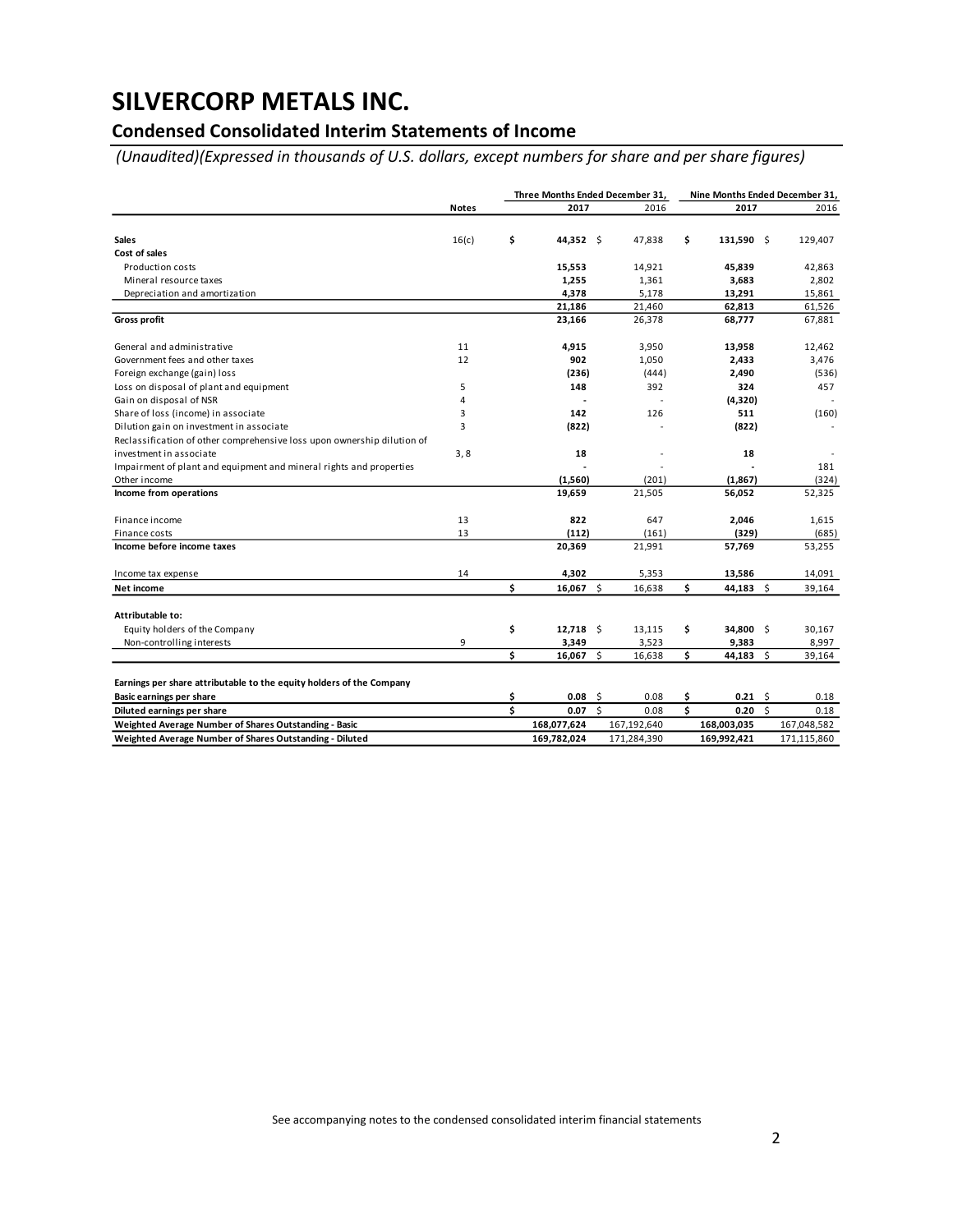## **Condensed Consolidated Interim Statements of Comprehensive Income**

*(Unaudited) (Expressed in thousands of U.S. dollars)*

|                                                                                      |              |    |             |      | Three Months Ended December 31. |    | Nine Months Ended December 31, |           |  |  |
|--------------------------------------------------------------------------------------|--------------|----|-------------|------|---------------------------------|----|--------------------------------|-----------|--|--|
|                                                                                      | <b>Notes</b> |    | 2017        |      | 2016                            |    | 2017                           | 2016      |  |  |
| Net income                                                                           |              | \$ | $16,067$ \$ |      | 16,638                          | \$ | 44,183 \$                      | 39,164    |  |  |
| Other comprehensive income (loss), net of taxes:                                     |              |    |             |      |                                 |    |                                |           |  |  |
| Items that may subsequently be reclassified to net income or loss:                   |              |    |             |      |                                 |    |                                |           |  |  |
| Currency translation adjustment, net of tax of \$nil                                 |              |    | 6,519       |      | (11,730)                        |    | 20,662                         | (20, 602) |  |  |
| Share of other comprehensive (loss) income in associate                              | 3            |    | (38)        |      | 61                              |    | (51)                           | (12)      |  |  |
| Reclassification to net income upon ownership dilution of investment in associate    | 3, 8         |    | 18          |      |                                 |    | 18                             |           |  |  |
| Items that will not subsequently be reclassified to net income or loss:              |              |    |             |      |                                 |    |                                |           |  |  |
| Change in fair value on equity investments designated as FVTOCI, net of tax of \$nil | 4            |    | 338         |      | (122)                           |    | 859                            | 19        |  |  |
| Other comprehensive income (loss), net of taxes                                      |              | \$ | $6,837$ \$  |      | (11,791)                        | \$ | $21,488$ \$                    | (20, 595) |  |  |
| Attributable to:                                                                     |              |    |             |      |                                 |    |                                |           |  |  |
| Equity holders of the Company                                                        |              | \$ | $5,471$ \$  |      | (9,769)                         | \$ | $18,255$ \$                    | (16,991)  |  |  |
| Non-controlling interests                                                            | 9            |    | 1,366       |      | (2,022)                         |    | 3,233                          | (3,604)   |  |  |
|                                                                                      |              | Ś  | 6,837       | - \$ | (11,791)                        | \$ | $21,488$ \$                    | (20, 595) |  |  |
| Total comprehensive income                                                           |              | Ś  | $22,904$ \$ |      | 4,847                           | \$ | $65,671$ \$                    | 18,569    |  |  |
|                                                                                      |              |    |             |      |                                 |    |                                |           |  |  |
| Attributable to:                                                                     |              |    |             |      |                                 |    |                                |           |  |  |
| Equity holders of the Company                                                        |              | \$ | $18,189$ \$ |      | 3,346                           | \$ | 53,055 \$                      | 13,176    |  |  |
| Non-controlling interests                                                            |              |    | 4,715       |      | 1,501                           |    | 12,616                         | 5,393     |  |  |
|                                                                                      |              | \$ | 22,904      | -Ś   | 4.847                           | \$ | 65,671 \$                      | 18,569    |  |  |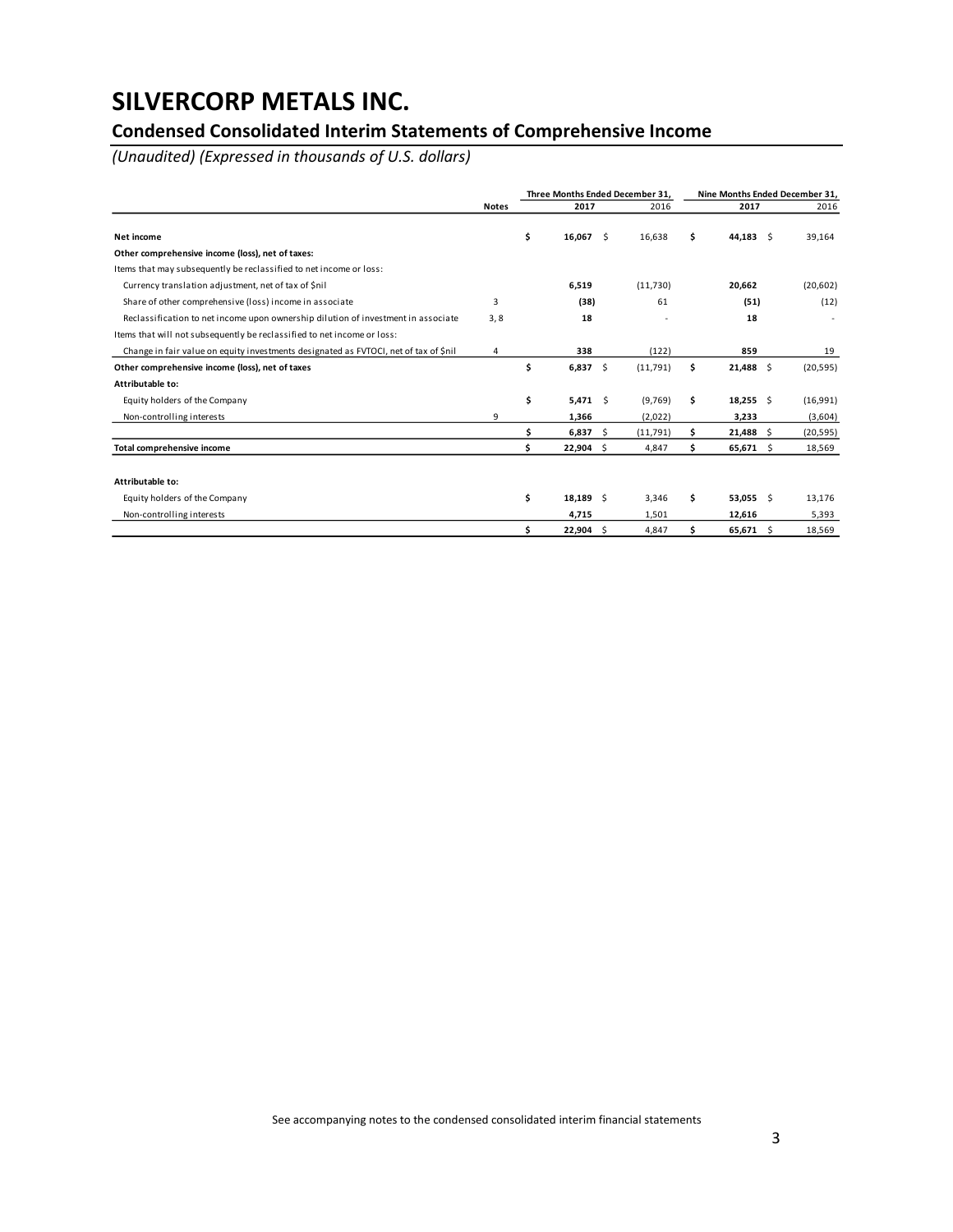## **Condensed Consolidated Interim Statements of Cash Flows**

*(Unaudited) (Expressed in thousands of U.S. dollars)*

|                                                                      |                | Three Months Ended December 31, |           | Nine Months Ended December 31, |           |  |  |  |
|----------------------------------------------------------------------|----------------|---------------------------------|-----------|--------------------------------|-----------|--|--|--|
|                                                                      | <b>Notes</b>   | 2017                            | 2016      | 2017                           | 2016      |  |  |  |
| Cash provided by                                                     |                |                                 |           |                                |           |  |  |  |
| <b>Operating activities</b>                                          |                |                                 |           |                                |           |  |  |  |
| Net income                                                           |                | \$<br>16,067<br>\$              | 16,638    | \$<br>44,183<br>- \$           | 39,164    |  |  |  |
| Add (deduct) items not affecting cash:                               |                |                                 |           |                                |           |  |  |  |
| Finance costs                                                        | 13             | 112                             | 161       | 329                            | 685       |  |  |  |
| Depreciation, amortization and depletion                             |                | 4,683                           | 5,463     | 14,176                         | 16,812    |  |  |  |
| Share of loss (income) in associate                                  | 3              | 142                             | 126       | 511                            | (160)     |  |  |  |
| Dilution gain on investment in associate                             | 3              | (822)                           |           | (822)                          |           |  |  |  |
| Reclassification of other comprehensive loss upon wonership dilution |                |                                 |           |                                |           |  |  |  |
| of investment in associate                                           | 3,8            | 18                              |           | 18                             |           |  |  |  |
| Gain on disposal of NSR                                              | $\overline{4}$ |                                 |           | (4,320)                        |           |  |  |  |
| Impairment of plant and equipment and mineral rights and properties  |                |                                 |           |                                | 181       |  |  |  |
| Income tax expense                                                   | 14             | 4,302                           | 5,353     | 13,586                         | 14,091    |  |  |  |
| Finance income                                                       | 13             | (822)                           | (647)     | (2,046)                        | (1,615)   |  |  |  |
| Loss on disposal of plant and equipment                              | 5              | 148                             | 392       | 324                            | 457       |  |  |  |
| Share-based compensation                                             | 7(b)           | 458                             | 214       | 1,144                          | 654       |  |  |  |
| Income taxes paid                                                    |                | (2,065)                         | (1, 115)  | (9,647)                        | (4,030)   |  |  |  |
| Interest received                                                    |                | 822                             | 647       | 2,046                          | 1,615     |  |  |  |
| Interest paid                                                        |                |                                 | (853)     |                                | (954)     |  |  |  |
| Changes in non-cash operating working capital                        | 18             | 4,431                           | 1,955     | 5,598                          | 8,656     |  |  |  |
| Net cash provided by operating activities                            |                | 27,474                          | 28,334    | 65,080                         | 75,556    |  |  |  |
| <b>Investing activities</b>                                          |                |                                 |           |                                |           |  |  |  |
| Mineral rights and properties                                        |                |                                 |           |                                |           |  |  |  |
| Capital expenditures                                                 |                | (5,705)                         | (14, 897) | (16, 638)                      | (25, 605) |  |  |  |
| Plant and equipment                                                  |                |                                 |           |                                |           |  |  |  |
| Additions                                                            |                | (1,724)                         | (1, 433)  | (4, 455)                       | (4, 556)  |  |  |  |
| Proceeds on disposals                                                | 5              |                                 | 19        | 19                             | 51        |  |  |  |
| Other investments                                                    |                |                                 |           |                                |           |  |  |  |
| Acquisition                                                          | 6              |                                 | (782)     |                                | (782)     |  |  |  |
| Proceeds on disposals                                                | 6              |                                 |           |                                | 33        |  |  |  |
| Reclamation                                                          |                | (17)                            | (1,775)   | (36)                           | (2, 160)  |  |  |  |
| Investment in associate                                              | 3              | (3,836)                         |           | (23, 861)                      |           |  |  |  |
| Net purchases of short-term investments                              |                | 10,422                          | (5, 542)  | (21, 345)                      | (11,518)  |  |  |  |
| Net cash used in investing activities                                |                | (860)                           | (24, 410) | (66, 316)                      | (44, 537) |  |  |  |
| <b>Financing activities</b>                                          |                |                                 |           |                                |           |  |  |  |
| Non-controlling interests                                            |                |                                 |           |                                |           |  |  |  |
| Distribution                                                         | 9              |                                 |           | (4,891)                        | (1,460)   |  |  |  |
| Cash dividends distributed                                           | 7(c)           | (1,683)                         | (1,585)   | (3,362)                        | (1,585)   |  |  |  |
| Proceeds from issuance of common shares                              |                | 174                             | 192       | 342                            | 489       |  |  |  |
| Common shares repurchased as part of normal course issuer bid        | 7(d)           | (1,779)                         |           | (1,779)                        |           |  |  |  |
| Net cash used in financing activities                                |                | (3,288)                         | (1, 393)  | (9,690)                        | (2, 556)  |  |  |  |
| Effect of exchange rate changes on cash and cash equivalents         |                | 1,579                           | (2,041)   | 4,197                          | (3, 452)  |  |  |  |
| Increase (decrease) in cash and cash equivalents                     |                | 24,905                          | 490       | (6, 729)                       | 25,011    |  |  |  |
| Cash and cash equivalents, beginning of the period                   |                | 41,369                          | 66,484    | 73,003                         | 41,963    |  |  |  |
| Cash and cash equivalents, end of the period                         |                | \$<br>$66,274$ \$               | 66,974    | \$<br>$66,274$ \$              | 66,974    |  |  |  |
| Supplementary cash flow information                                  | 18             |                                 |           |                                |           |  |  |  |

See accompanying notes to the condensed consolidated interim financial statements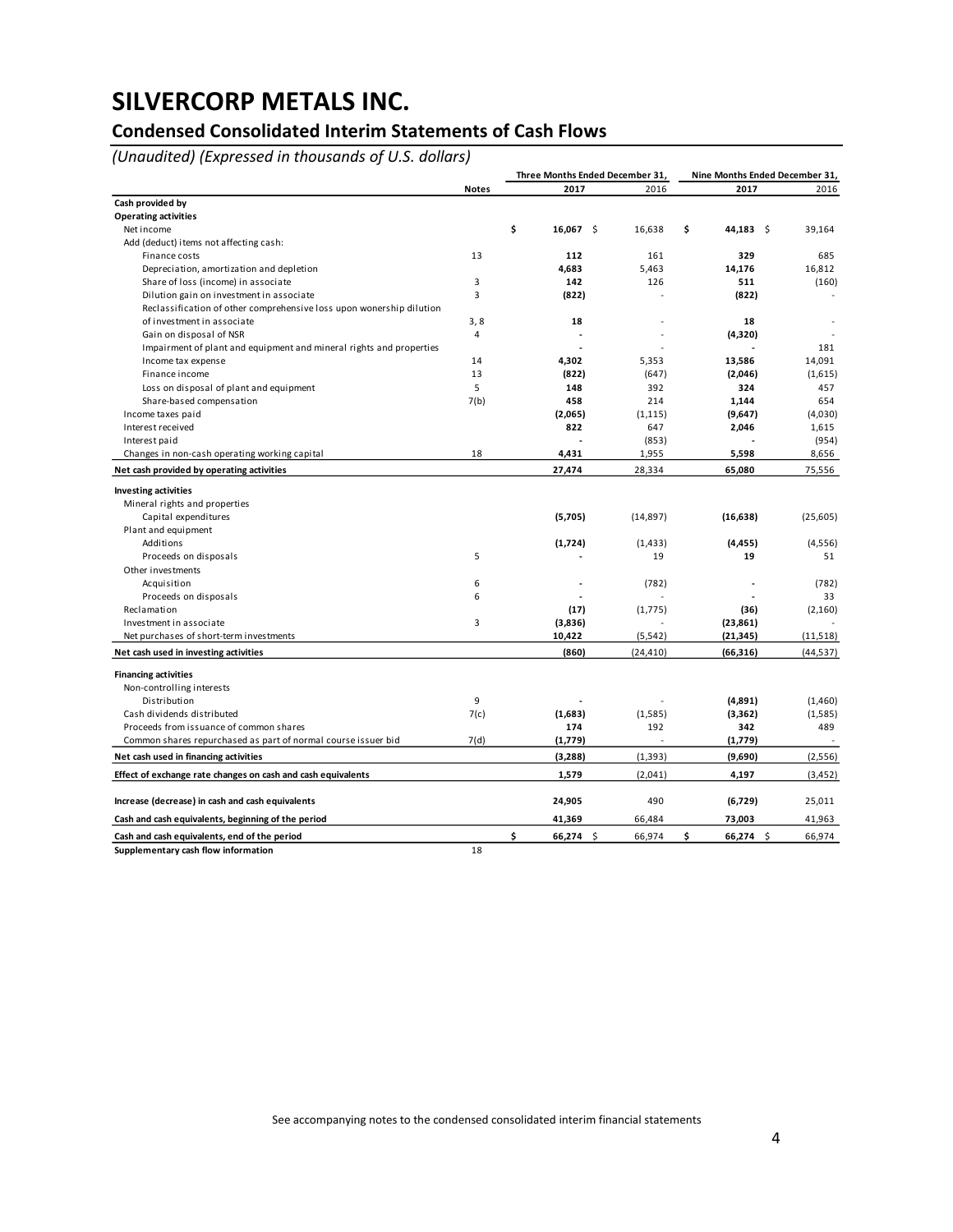### **Condensed Consolidated Interim Statements of Changes in Equity**

*(Unaudited) (Expressed in thousands of U.S. dollars, except numbers for share figures)*

|                                             |              | Share capital |           |         |                          |    |                          |     |             |   |                                      |    |         |                        |
|---------------------------------------------|--------------|---------------|-----------|---------|--------------------------|----|--------------------------|-----|-------------|---|--------------------------------------|----|---------|------------------------|
|                                             |              |               |           | Share   |                          |    | Accumulated other        |     |             |   | Retained Total equity attributable   |    | Non-    |                        |
|                                             |              | Number of     |           | option  |                          |    | comprehensive            |     | earnings    |   | to the equity holders of controlling |    |         |                        |
|                                             | <b>Notes</b> | shares        | Amount    | reserve | Reserves                 |    | loss                     |     | (deficit)   |   | the Company                          |    |         | interests Total equity |
| Balance, April 1, 2016                      |              | 166,846,356   | \$230,933 | 12,628  | \$25,409                 | -Ŝ | (35,994)                 | -Ś  | 562 \$      |   | 233,538                              | Ś. | 53,021  | \$286,559              |
| Options exercised                           |              | 460,964       | 657       | (168)   |                          |    |                          |     |             |   | 489                                  |    |         | 489                    |
| Share-based compensation                    |              |               |           | 654     |                          |    |                          |     |             |   | 654                                  |    |         | 654                    |
| Dividends declared                          |              |               |           |         |                          |    | $\overline{\phantom{a}}$ |     | (1,585)     |   | (1,585)                              |    |         | (1,585)                |
| Distribution to non-controlling interests   |              |               |           |         |                          |    |                          |     |             |   | $\overline{\phantom{a}}$             |    | (1,460) | (1,460)                |
| Comprehensive (loss) income                 |              |               |           |         |                          |    | (16,991)                 |     | 30,167      |   | 13,176                               |    | 5,393   | 18,569                 |
| Balance, December 31, 2016                  |              | 167,307,320   | \$231,590 | 13,114  | \$25,409                 | Ŝ. | (52, 985)                | -\$ | $29,144$ \$ |   | 246,272                              | -S | 56,954  | 303,226<br>Ŝ.          |
| Options exercised                           |              | 582,316       | 565       | (150)   | $\overline{\phantom{a}}$ |    |                          |     |             |   | 415                                  |    |         | 415                    |
| Share-based compensation                    |              |               |           | 361     |                          |    |                          |     |             |   | 361                                  |    |         | 361                    |
| Distribution to non-controlling interests   |              |               |           |         |                          |    |                          |     |             |   | $\overline{\phantom{a}}$             |    | (5,630) | (5,630)                |
| Comprehensive income                        |              |               |           |         |                          |    | 2,566                    |     | 13,507      |   | 16,073                               |    | 3,490   | 19,563                 |
| Balance, March 31, 2017                     |              | 167,889,636   | \$232,155 | 13,325  | \$25,409                 |    | (50,419)                 | -S  | $42,651$ \$ |   | 263,121                              | s  | 54,814  | 317,935<br>s           |
| Options exercised                           |              | 564,619       | 468       | (126)   |                          |    |                          |     |             |   | 342                                  |    |         | 342                    |
| Share-based compensation                    | 7(b)         |               |           | 1,144   |                          |    |                          |     |             |   | 1,144                                |    |         | 1,144                  |
| Dividends declared                          | 7(c)         |               |           |         |                          |    | $\overline{\phantom{a}}$ |     | (3, 362)    |   | (3, 362)                             |    |         | (3, 362)               |
| Common shares repurchased as part of normal |              |               |           |         |                          |    |                          |     |             |   |                                      |    |         |                        |
| course issuer bid                           | 7(d)         | (788,000)     | (1,779)   |         |                          |    |                          |     |             |   | (1,779)                              |    |         | (1,779)                |
| Comprehensive income                        |              |               |           |         |                          |    | 18,255                   |     | 34,800      |   | 53,055                               |    | 12,616  | 65,671                 |
| Balance, December 31, 2017                  |              | 167,666,255   | \$230,844 | 14,343  | \$25,409                 |    | (32, 164)                | -S  | 74,089      | S | 312,521                              | э  | 67,430  | 379,951                |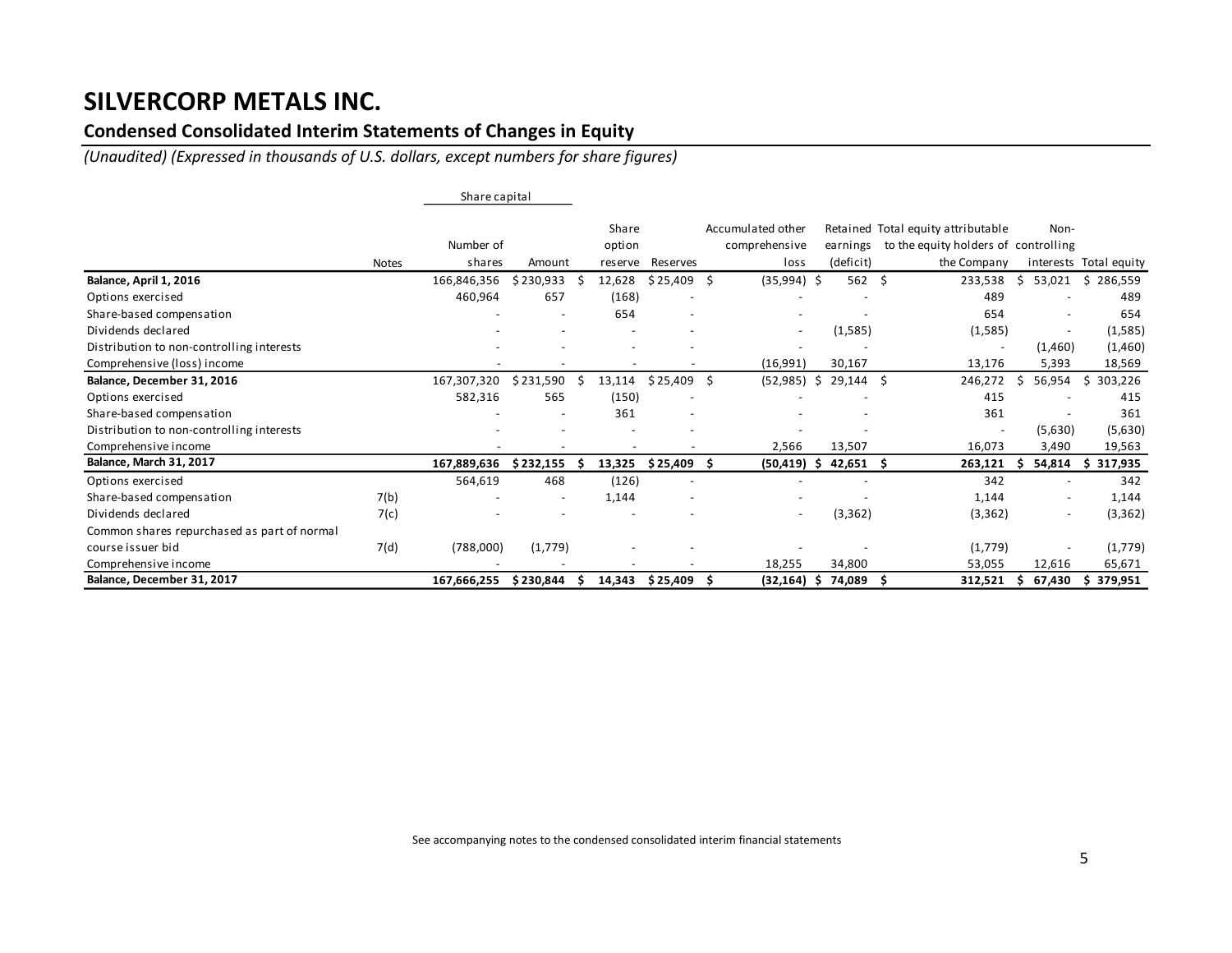## **Notes to Condensed Consolidated Interim Financial Statements as at December 31, 2017 and for three and nine months ended December 31, 2017 and 2016**

*(Unaudited)(Expressed in thousands of U.S. dollars, unless otherwise stated)*

### **1. CORPORATE INFORMATION**

Silvercorp Metals Inc., along with its subsidiary companies (collectively the "Company"), is engaged in the acquisition, exploration, development, and mining of precious and base metal mineral properties. The Company's producing mines and other current exploration and development projects are in China.

The Company is a publicly listed company incorporated in Canada with limited liability under the legislation of the Province of British Columbia. The Company's shares are listed on the Toronto Stock Exchange and as of May 15, 2017, on NYSE American Stock Exchange.

The head office, registered address and records office of the Company are located at 200 Granville Street, Suite 1378, Vancouver, British Columbia, Canada, V6C 1S4.

Operating results for the three and nine months ended December 31, 2017, are not necessarily indicative of the results that may be expected for the year ending March 31, 2018.

### **2. SIGNIFICANT ACCOUNTING POLICIES**

### *(a) Statement of Compliance*

These condensed consolidated interim financial statements have been prepared in accordance with International Accounting Standard 34 – *Interim Financial Reporting ("IAS 34")* of the International Financial Reporting Standards as issued by the International Accounting Standards Board ("IFRS"). These condensed consolidated interim financial statements should be read in conjunction with the Company's audited consolidated financial statements for the year ended March 31, 2017. These condensed consolidated interim financial statements follow the same significant accounting policies set out in note 2 to the audited consolidated financial statements for the year ended March 31, 2017 except for narrow scope amendments to IAS 7 – *Statement of Cashflows* and IAS 12 – *Income Taxes* which were effective in the current year. These amendments had no material impact on the Company's financial statements.

These condensed consolidated interim financial statements were authorized for issue in accordance with a resolution of the Board of Directors dated on February 7, 2018.

### *(b)Basis of Consolidation*

These condensed consolidated interim financial statements include the accounts of the Company and its wholly or partially owned subsidiaries.

Subsidiaries are consolidated from the date on which the Company obtains control up to the date of the disposition of control. Control is achieved when the Company has power over the subsidiary, is exposed or has rights to variable returns from its involvement with the subsidiary; and has the ability to use its power to affect its returns.

For non-wholly-owned subsidiaries over which the Company has control, the net assets attributable to outside equity shareholders are presented as "non-controlling interests" in the equity section of the consolidated balance sheets. Net income for the period that is attributable to the non-controlling interests is calculated based on the ownership of the non-controlling interest shareholders in the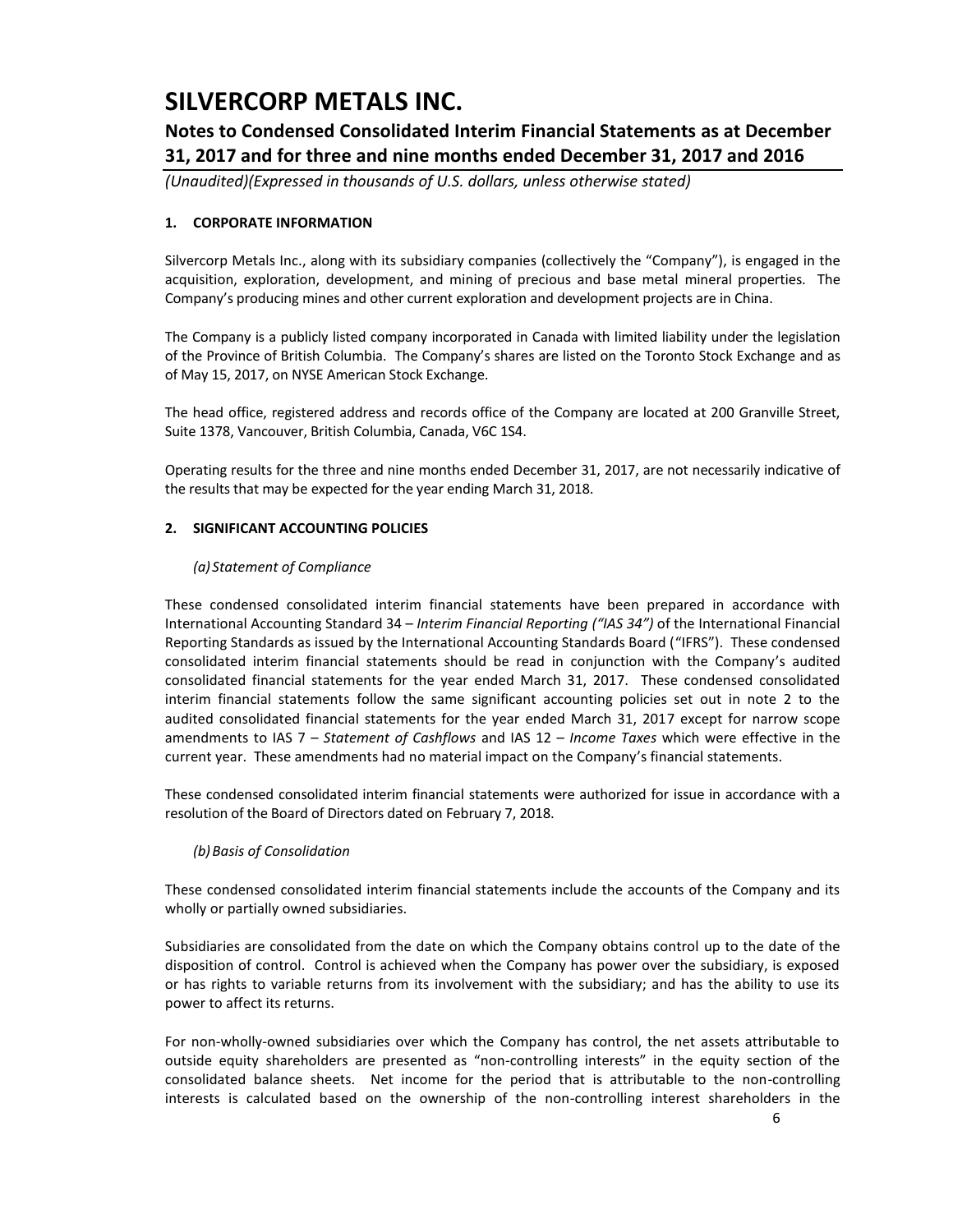## **Notes to Condensed Consolidated Interim Financial Statements as at December 31, 2017 and for three and nine months ended December 31, 2017 and 2016**

*(Unaudited)(Expressed in thousands of U.S. dollars, unless otherwise stated)*

subsidiary. Adjustments to recognize the non-controlling interests' share of changes to the subsidiary's equity are made even if this results in the non-controlling interests having a deficit balance. Changes in the Company's ownership interest in a subsidiary that do not result in a loss of control are recorded as equity transactions. The carrying amount of non-controlling interests is adjusted to reflect the change in the non-controlling interests' relative interests in the subsidiary and the difference between the adjustment to the carrying amount of non-controlling interest and the Company's share of proceeds received and/or consideration paid is recognized directly in equity and attributed to equity holders of the Company.

Balances, transactions, revenues and expenses between the Company and its subsidiaries are eliminated on consolidation.

|                                                    |                    |               | Proportion of ownership interest held |           |                |  |  |  |  |  |
|----------------------------------------------------|--------------------|---------------|---------------------------------------|-----------|----------------|--|--|--|--|--|
|                                                    |                    | Place of      | December 31,                          | March 31, | Mineral        |  |  |  |  |  |
| Name of subsidiaries                               | Principal activity | incorporation | 2017                                  | 2017      | properties     |  |  |  |  |  |
| Silvercorp Metals China Inc.                       | Holding company    | Canada        | 100%                                  | 100%      |                |  |  |  |  |  |
| Silvercorp Metals (China) Inc.                     | Holding company    | China         | 100%                                  | 100%      |                |  |  |  |  |  |
| 0875786 B.C. LTD.                                  | Holding company    | Canada        | 100%                                  | 100%      |                |  |  |  |  |  |
| Fortune Mining Limited                             | Holding company    | BVI (i)       | 100%                                  | 100%      | <b>RZY</b>     |  |  |  |  |  |
| Fortune Copper Limited                             | Holding company    | <b>BVI</b>    | 100%                                  | 100%      |                |  |  |  |  |  |
| Fortune Gold Mining Limited                        | Holding company    | BVI           | 100%                                  | 100%      |                |  |  |  |  |  |
| Victor Resources Ltd.                              | Holding company    | BVI           | 100%                                  | 100%      |                |  |  |  |  |  |
| Yangtze Mining Ltd.                                | Holding company    | <b>BVI</b>    | 100%                                  | 100%      |                |  |  |  |  |  |
| Victor Mining Ltd.                                 | Holding company    | <b>BVI</b>    | 100%                                  | 100%      |                |  |  |  |  |  |
| Yangtze Mining (H.K.) Ltd.                         | Holding company    | Hong Kong     | 100%                                  | 100%      |                |  |  |  |  |  |
| Fortune Gold Mining (H.K.) Limited                 | Holding company    | Hong Kong     | 100%                                  | 100%      |                |  |  |  |  |  |
| Wonder Success Limited                             | Holding company    | Hong Kong     | 100%                                  | 100%      |                |  |  |  |  |  |
| Henan Huawei Mining Co. Ltd. ("Henan Huawei")      | Mining             | China         | 80%                                   | 80%       | HPG, LM (ii)   |  |  |  |  |  |
| Henan Found Mining Co. Ltd. ("Henan Found")        | Mining             | China         | 77.5%                                 | 77.5%     | Ying, TLP (ii) |  |  |  |  |  |
| Songxian Gold Mining Co., Ltd. ("SX Gold")         | Mining             | China         | 77.5%                                 | 77.5%     | XHP            |  |  |  |  |  |
| Xinshao Yunxiang Mining Co., Ltd. ("Yunxiang")     | Mining             | China         | 70%                                   | 70%       | <b>BYP</b>     |  |  |  |  |  |
| Guangdong Found Mining Co. Ltd. (Guangdong Found") | Mining             | China         | 95%                                   | 95%       | GC             |  |  |  |  |  |

Details of the Company's significant subsidiaries which are consolidated are as follows:

(i) British Virgin Island ("BVI")

(ii) Collectively as "Ying Mining District"

#### *(c) Accounting standards issued but not yet in effect*

IFRS 15 – *Revenue from contracts with customers,* the standard on revenue from contacts with customers was issued in September 2015 and may be effective for annual reporting periods beginning on or after January 1, 2018 for public entities with early adoption permitted. Entities have the option of using either a full retrospective or a modified retrospective approach to adopt the guidance. In April 2016, the IASB issued targeted amendments to IFRS 15 related to identifying performance obligations, principal vs agent consideration, licensing and transitional relief for modified contracts and completed contracts. The Company has reviewed its revenue streams and underlying contracts with customers to determine the impact that the adoption of IFRS 15 will have on its financial statements. The Company plans to apply IFRS 15 at the date it becomes effective but has not yet selected a transition approach and does not anticipate that there will be any significant recognition or measurement impact subsequent to adoption. The Company continues to evaluate the impact that the adoption will have on disclosure in the consolidated financial statements.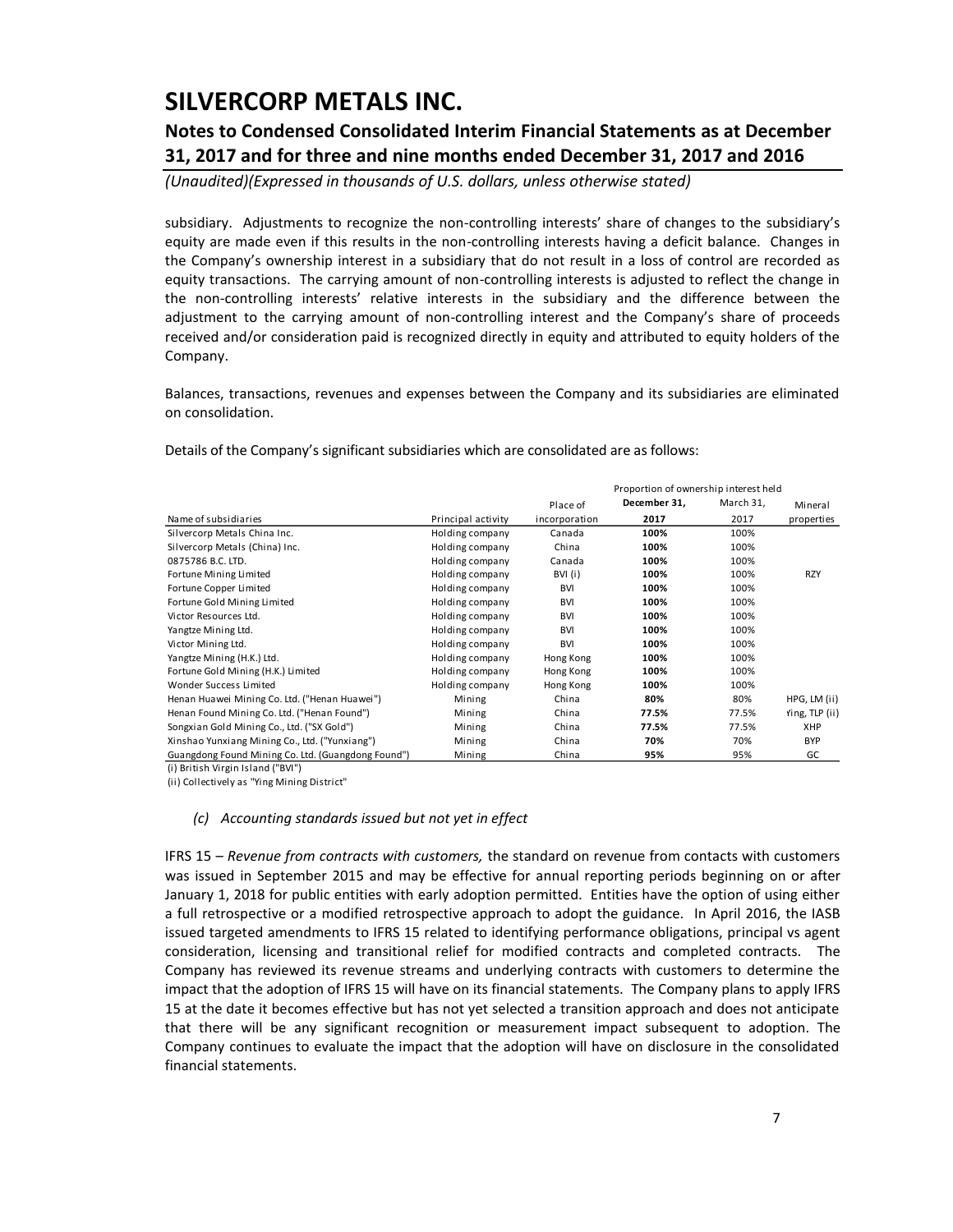## **Notes to Condensed Consolidated Interim Financial Statements as at December 31, 2017 and for three and nine months ended December 31, 2017 and 2016**

*(Unaudited)(Expressed in thousands of U.S. dollars, unless otherwise stated)*

IFRS 9 (2014) – *Financial Instruments (amended 2014)*: In July 2014, the IASB issued the final version of IFRS 9 – *Financial Instruments ("IFRS 9")*. The Company adopted IFRS 9 (2010) – Financial Instruments effective April 1, 2011. The Company has reviewed its financial instruments to determine the impact that the adoption of IFRS 9 will have on its financial statements. The Company does not anticipate that there will be any changes to the classification or the carrying values of the Company's financial instruments as a result of the adoption. The Company does not currently apply hedge accounting to its risk management contracts and does not intend to apply hedge accounting to any of its existing risk management contracts on adoption of IFRS 9. The Company continues to evaluate the impact that the adoption will have on disclosure in the consolidated financial statements.

IFRS 16 - *Leases* was issued by the IASB and will replace Leases ("IAS 17"). IFRS 16 requires most leases to be reported on a company's balance sheet as assets and liabilities. IFRS 16 is effective for annual periods beginning on or after January 1, 2019 with early application permitted for companies that also apply IFRS 15 - Revenue from Contracts with Customers. The Company has developed a project plan and is gathering data to assess the impact that the adoption of IFRS 16 will have on its consolidated financial statements by cataloging and reviewing all existing leases.

### **3. INVESTMENT IN AN ASSOCIATE**

New Pacific Metals Corp. ("NUAG") is a Canadian public company listed on the TSX Venture Exchange (symbol: NUAG). NUAG is a related party of the Company by way of two common directors and officers, and the Company accounts for its investment in NUAG using the equity method as it is able to exercise significant influence over the financial and operating policies of NUAG.

In July 2017, the Company participated in NUAG's private placement and subscribed 25,000,000 common shares of NUAG for \$20.0 million and acquired additional 474,600 shares from the public market for \$0.5 million during the nine months ended December 31, 2017.

In November 2017, the Company participated in NUAG's strategic private placement. The placement was for 19,000,000 million units, and the Company subscribed 3,000,000 units while Pan American Silver Corp. subscribed 16,000,000 units, at a price of CAD\$1.42 per unit. Each unit is comprised of one common share of NUAG and one half of one common share purchase warrant. Arising from this strategic private placement, the Company's ownership in NUAG was diluted from 32.2% to 29.8% and a dilution gain of \$0.8 million was recorded.

For three and nine months ended December 31, 2017, other comprehensive loss of \$18 and \$18, respectively (three and nine months ended December 31, 2016 - \$nil and \$nil, respectively) was reclassified to net income as a result of the Company's ownership dilution in NUAG.

As at December 31, 2017, the Company owned 39,280,900 common shares (March 31, 2017 – 10,806,300) of NUAG, representing an ownership interest of 29.8% (March 31, 2017 – 16.1%). The summary of the investment in NUAG common shares and its market value as at the respective balance sheet dates are as follows: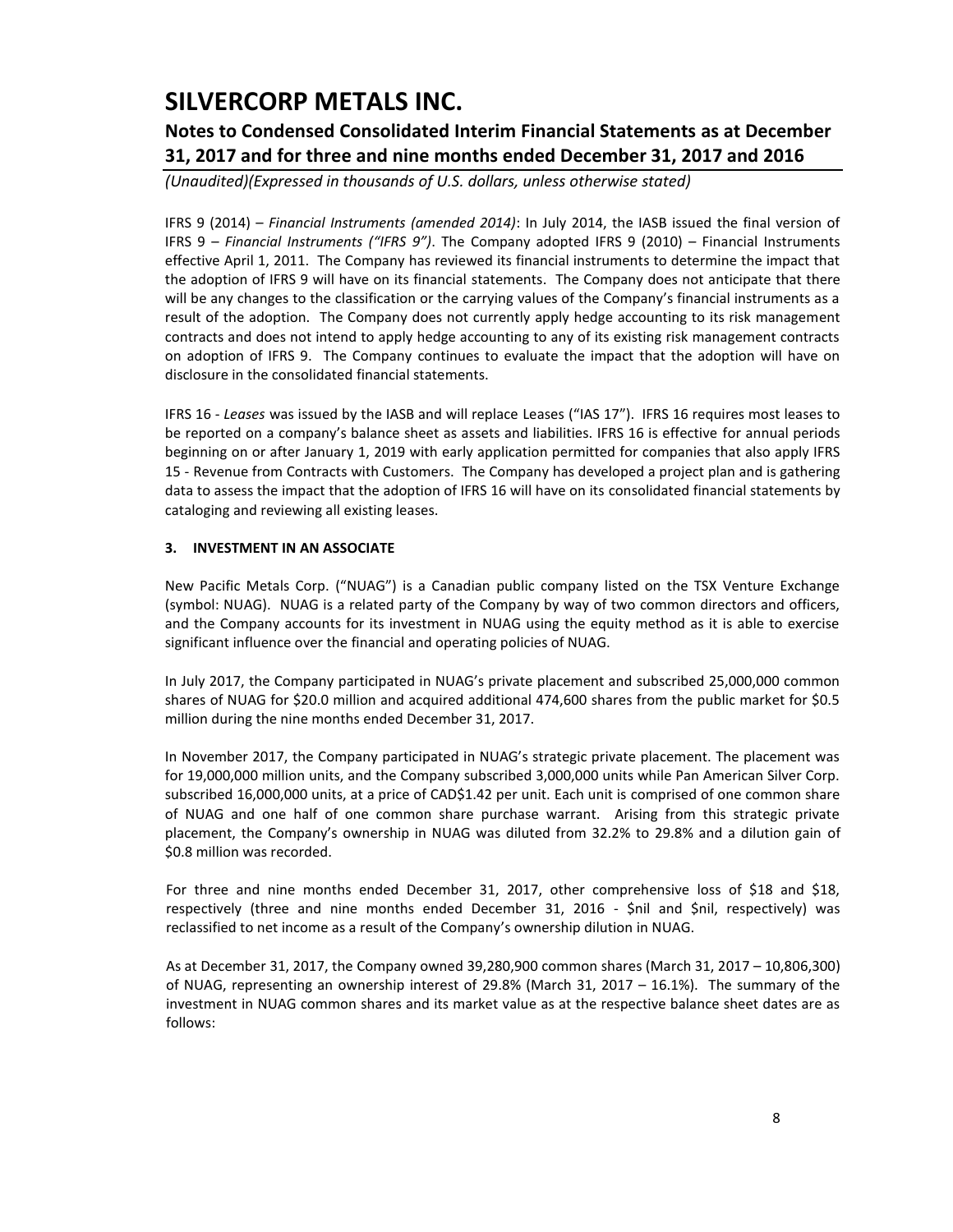## **Notes to Condensed Consolidated Interim Financial Statements as at December 31, 2017 and for three and nine months ended December 31, 2017 and 2016**

*(Unaudited)(Expressed in thousands of U.S. dollars, unless otherwise stated)*

|                                   |            |    | Value of NUAG's |                     |
|-----------------------------------|------------|----|-----------------|---------------------|
|                                   | Number of  |    |                 | common shares per   |
|                                   | shares     |    | Amount          | quoted market price |
| Balance, April 1, 2016            | 10,806,300 | Ŝ. | 3,133           | Ŝ.<br>2,333         |
| Share of net income               |            |    | 282             |                     |
| Share of other comprehensive loss |            |    | (12)            |                     |
| Impairment recovery               |            |    | 5,278           |                     |
| Foreign exchange impact           |            |    | (164)           |                     |
| Balance, March 31, 2017           | 10,806,300 |    | 8,517           | 8,517               |
| Participate in Private placement  | 28,000,000 |    | 23,352          |                     |
| Purchase from open market         | 474,600    |    | 509             |                     |
| Share of net loss                 |            |    | (511)           |                     |
| Share of other comprehensive loss |            |    | (51)            |                     |
| Dilution gain                     |            |    | 822             |                     |
| Foreign exchange impact           |            |    | 1,264           |                     |
| Balance December 31, 2017         | 39,280,900 | \$ | 33,902          | 46,029              |
|                                   |            |    |                 |                     |

#### **4. OTHER INVESTMENTS**

|                                         | December 31, 2017 | March 31, 2017 |              |
|-----------------------------------------|-------------------|----------------|--------------|
| Equity investments designated as FVTOCI |                   |                |              |
| Publicly-traded companies               |                   | 6.800          | <b>1,207</b> |

*Investments in publicly-traded companies with no significant influence*

Investments in publicly-traded companies represent equity interests of other publicly-trading mining companies that the Company has acquired through the open market or through private placements. These equity interests are for long-term investment purposes and consist of common shares and warrants. As of December 31, 2017, none of the investments held by the Company represented more than 10% of the respective interest of investees.

The continuity of such investments is as follow:

|                                                                  |                   |   | Accumulated fair value change |
|------------------------------------------------------------------|-------------------|---|-------------------------------|
|                                                                  | <b>Fair value</b> |   | included in OCI               |
| April 1, 2016                                                    | 287               | Ś | (6,429)                       |
| Change in fair value on equity investments designated as FVTOCI  | 196               |   | 196                           |
| Purchase of equity investments                                   | 782               |   |                               |
| Impact of foreign currency translation                           | (58)              |   |                               |
| March 31, 2017                                                   | 1.207             |   | (6, 233)                      |
| Change in fair value on equity investments designated as FVTOCI  | 859               |   | 859                           |
| Equity investments received as consideration for disposal of NSR | 4.320             |   |                               |
| Impact of foreign currency translation                           | 414               |   |                               |
| December 31, 2017                                                | 6.800             |   | (5,374)                       |

On April 5, 2017, the Company entered into a royalty purchase and sale agreement (the "Agreement") with Maverix Metals Inc. ("Maverix"), a publicly traded (TSX-V: MMX) Canadian precious metals royalty and streaming company, to sell its 2.5% net smelter return ("NSR") on the Silvertip Mine for consideration of up to 6,600,000 of Maverix's common shares payable as follows: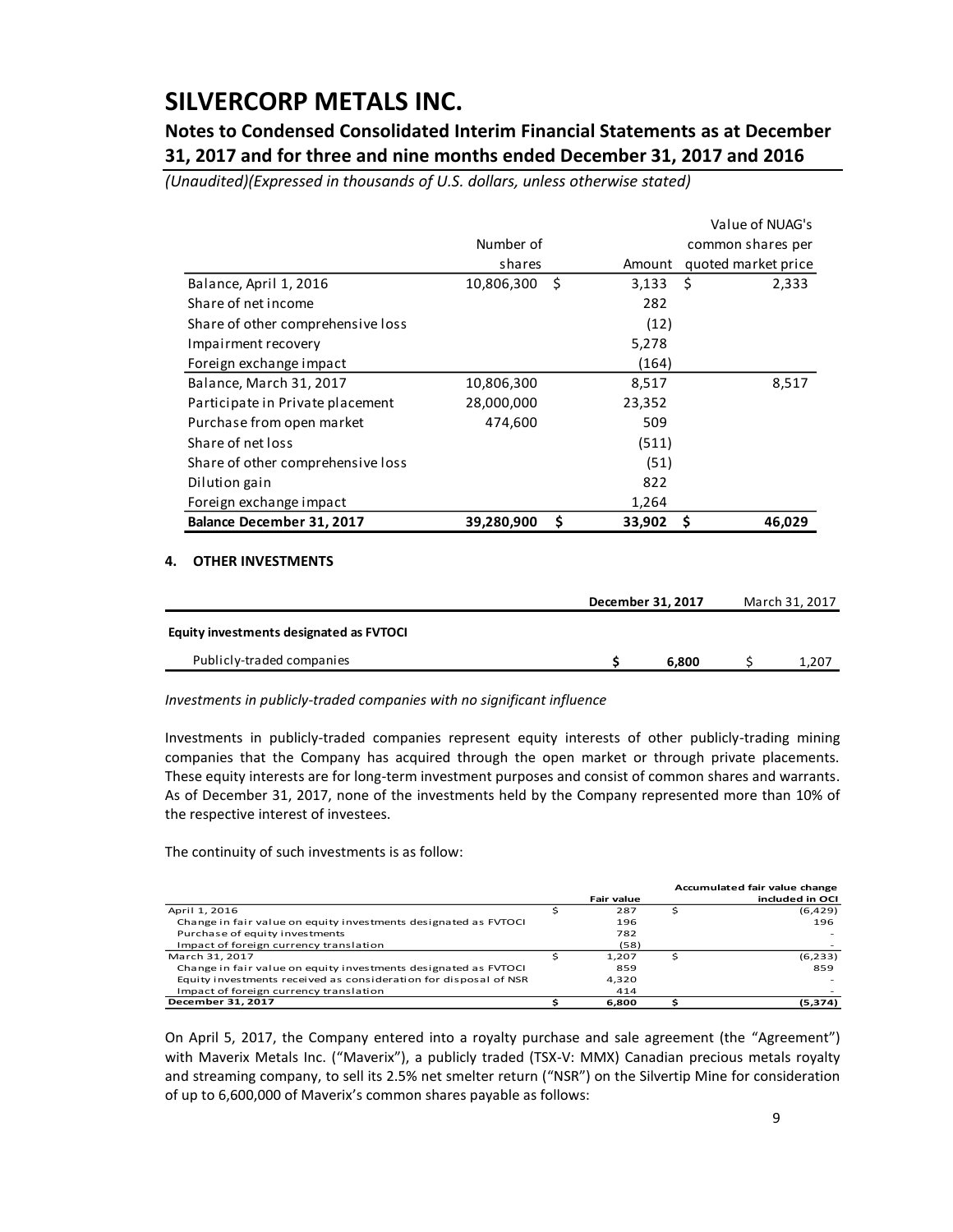## **Notes to Condensed Consolidated Interim Financial Statements as at December 31, 2017 and for three and nine months ended December 31, 2017 and 2016**

*(Unaudited)(Expressed in thousands of U.S. dollars, unless otherwise stated)*

- 3,800,000 common shares of Maverix on closing of the transaction; and
- 2,800,000 common shares of Maverix when the Silvertip Mine achieves (i) commercial production, and (ii) a cumulative throughput of 400,000 tonnes of ore through the processing plant.

On April 19, 2017, the transaction was closed and the Company received a total of 3,800,000 Maverix common shares valued at \$4,320 (CAD\$5.8 million) and recognized a gain of \$4,320 on disposal of the NSR.

#### **5. PLANT AND EQUIPMENT**

Plant and equipment consist of:

|                                                                                                                                                               |    | Land use rights             |                    | Office              |            |                      |                     | Motor               |    | Construction |    |                  |
|---------------------------------------------------------------------------------------------------------------------------------------------------------------|----|-----------------------------|--------------------|---------------------|------------|----------------------|---------------------|---------------------|----|--------------|----|------------------|
| Cost                                                                                                                                                          |    | and building                |                    | equipment           |            | Machinery            |                     | vehicles            |    | in progress  |    | Total            |
| Balance as at April 1, 2016                                                                                                                                   | Ś  | 91,162                      | $\dot{\mathsf{s}}$ | $6,442$ \$          |            | 27,255               | $\ddot{\mathsf{s}}$ | 7,103               | Ś. | $9,075$ \$   |    | 141,037          |
| Additions                                                                                                                                                     |    | 1,748                       |                    | 215                 |            | 850                  |                     | 300                 |    | 1,656        |    | 4,769            |
| Disposals                                                                                                                                                     |    | (267)                       |                    | (323)               |            | (321)                |                     | (837)               |    | (3)          |    | (1,751)          |
| Reclassification of asset groups <sup>(1)</sup>                                                                                                               |    | 7,841                       |                    |                     |            | 318                  |                     |                     |    | (8, 159)     |    |                  |
| Impact of foreign currency translation                                                                                                                        |    | (6,000)                     |                    | (370)               |            | (1,750)              |                     | (435)               |    | (426)        |    | (8,981)          |
| Balance as at March 31, 2017                                                                                                                                  | \$ | 94,484 \$                   |                    | $5,964$ \$          |            | $26,352$ \$          |                     | $6,131$ \$          |    | $2,143$ \$   |    | 135,074          |
| Additions                                                                                                                                                     |    | 1,120                       |                    | 707                 |            | 816                  |                     | 438                 |    | 1,212        |    | 4,293            |
| Disposals                                                                                                                                                     |    | (245)                       |                    | (184)               |            | (293)                |                     | (424)               |    |              |    | (1, 146)         |
| Reclassification of asset groups <sup>(1)</sup>                                                                                                               |    | 339                         |                    |                     |            | 4                    |                     |                     |    | (343)        |    |                  |
| Impact of foreign currency translation                                                                                                                        |    | 5,625                       |                    | 634                 |            | 1,284                |                     | 330                 |    | 154          |    | 8,027            |
| Ending balance as at December 31, 2017                                                                                                                        | \$ | $101,323$ \$                |                    | $7,121$ \$          |            | 28,163               | \$                  | $6,475$ \$          |    | $3,166$ \$   |    | 146,248          |
|                                                                                                                                                               |    |                             |                    |                     |            |                      |                     |                     |    |              |    |                  |
| Impairment, accumulated depreciation and amortization                                                                                                         |    |                             |                    |                     |            |                      |                     |                     |    |              |    |                  |
| Balance as at April 1, 2016                                                                                                                                   | \$ | $(42,658)$ \$               |                    | $(4,693)$ \$        |            | $(17, 177)$ \$       |                     | $(5,407)$ \$        |    | $(57)$ \$    |    | (69, 992)        |
| Disposals                                                                                                                                                     |    | 82                          |                    | 276                 |            | 187                  |                     | 617                 |    |              |    | 1,162            |
| Depreciation and amortization                                                                                                                                 |    | (2,893)                     |                    | (507)               |            | (1,674)              |                     | (480)               |    |              |    | (5, 554)         |
| Impact of foreign currency translation                                                                                                                        | \$ | 2,763                       |                    | 258                 |            | 1,144                |                     | 342                 |    | 4            |    | 4,511            |
| Balance as at March 31, 2017                                                                                                                                  |    | $(42,706)$ \$<br>67         |                    | $(4,666)$ \$<br>166 |            | $(17,520)$ \$<br>205 |                     | $(4,928)$ \$<br>365 |    | $(53)$ \$    |    | (69, 873)<br>803 |
| Disposals<br>Depreciation and amortization                                                                                                                    |    | (2, 352)                    |                    | (304)               |            | (1,215)              |                     | (282)               |    |              |    | (4, 153)         |
| Impact of foreign currency translation                                                                                                                        |    |                             |                    | (265)               |            | (1,075)              |                     | (287)               |    | (3)          |    | (4, 211)         |
| Ending balance as at December 31, 2017                                                                                                                        | \$ | (2,581)<br>$(47,572)$ \$    |                    | $(5,069)$ \$        |            | $(19,605)$ \$        |                     | $(5, 132)$ \$       |    | $(56)$ \$    |    | (77, 434)        |
|                                                                                                                                                               |    |                             |                    |                     |            |                      |                     |                     |    |              |    |                  |
| <b>Carrying amounts</b>                                                                                                                                       |    |                             |                    |                     |            |                      |                     |                     |    |              |    |                  |
| Balance as at March 31, 2017                                                                                                                                  | \$ | 51,778                      | \$                 | 1,298               | \$         | 8,832                | Ś.                  | 1,203               | Ś. | 2,090        | Ŝ. | 65,201           |
| Ending balance as at December 31, 2017                                                                                                                        | \$ | 53,751                      | \$                 | 2,052               | \$         | 8,558                | \$                  | 1,343               | \$ | 3,110        | \$ | 68,814           |
| <sup>(1)</sup> when an asset is available for use, it is reclassified from construction in progress to one of the appropriate plant and equipment categories. |    |                             |                    |                     |            |                      |                     |                     |    |              |    |                  |
| Carrying amounts as at December 31, 2017                                                                                                                      |    | <b>Ying Mining District</b> |                    |                     | <b>BYP</b> |                      |                     | GC                  |    | Other        |    | Total            |
| Land use rights and building                                                                                                                                  | \$ | 36,638 \$                   |                    | 2,502               |            | 5                    |                     | $13,543$ \$         |    | 1,070 \$     |    | 53,753           |
| Office equipment                                                                                                                                              |    | 1,661                       |                    | 46                  |            |                      | 165                 |                     |    | 179          |    | 2,051            |
| Machinery                                                                                                                                                     |    | 5,622                       |                    | 344                 |            |                      | 2,593               |                     |    |              |    | 8,559            |
| Motor vehicles                                                                                                                                                |    | 1,246                       |                    | 33                  |            |                      | 61                  |                     |    | 2            |    | 1,342            |
| Construction in progress                                                                                                                                      |    | 1,209                       |                    | 1,900               |            |                      |                     |                     |    |              |    | 3,109            |
|                                                                                                                                                               |    |                             |                    |                     |            |                      |                     |                     |    |              |    |                  |

| <b>Total</b>                          | 46,376                      | 4,825      | 16,362 | 1.251 | 68,814 |
|---------------------------------------|-----------------------------|------------|--------|-------|--------|
| Carrying amounts as at March 31, 2017 | <b>Ying Mining District</b> | <b>BYP</b> | GC     | Other | Total  |
| Land use rights and building          | 35,079                      | 2,533      | 13,087 | 1.079 | 51,778 |
|                                       |                             |            |        |       |        |
| Office equipment                      | 1,009                       | 51         | 160    | 78    | 1,298  |
| Machinery                             | 5,817                       | 372        | 2,643  |       | 8,832  |
| Motor vehicles                        | 1,138                       | 44         | 21     |       | 1,203  |
| Construction in progress              | 255                         | 1.831      | 4      |       | 2,090  |
| Total                                 | 43,298                      | 4,831      | 15,915 | 1.157 | 65,201 |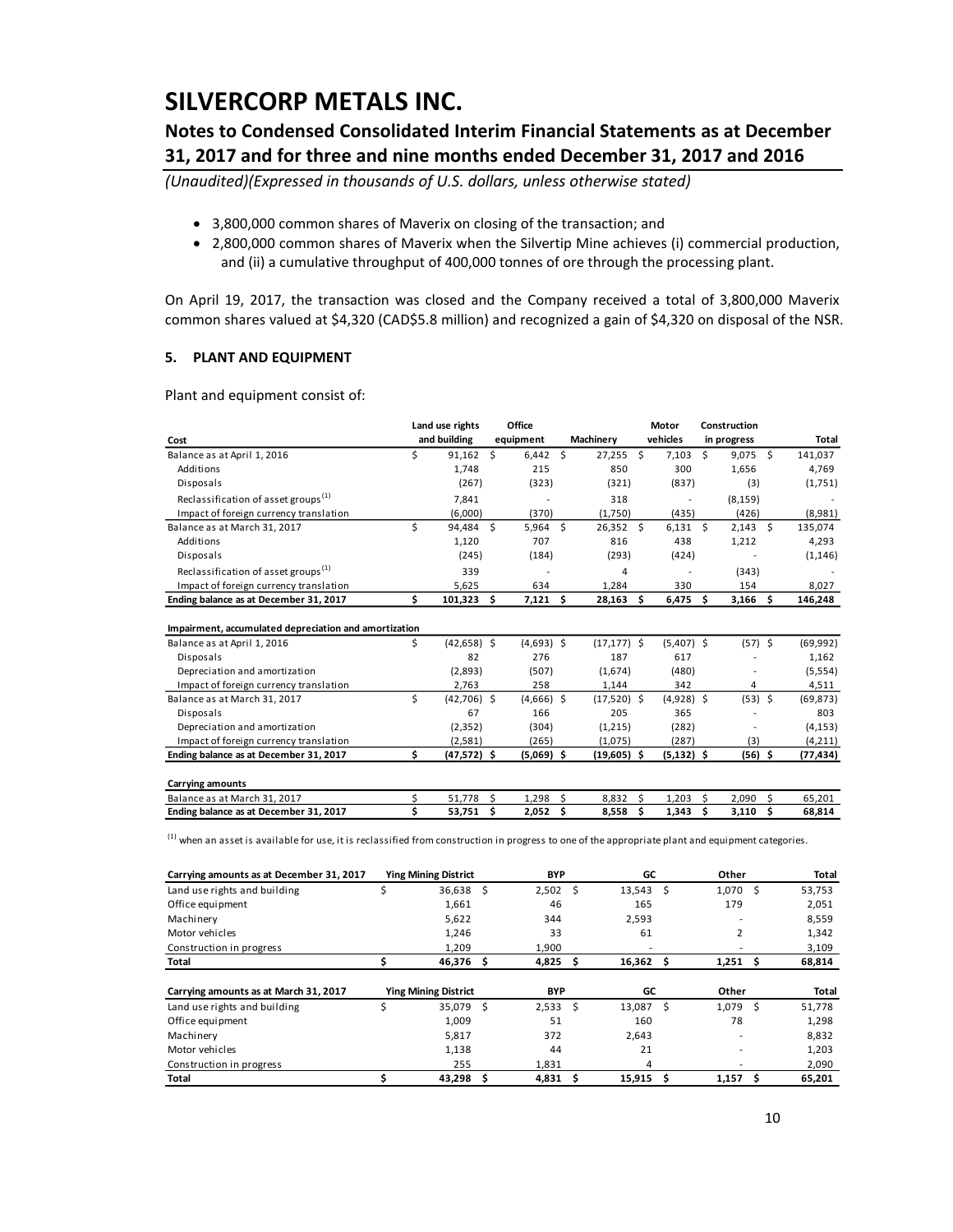## **Notes to Condensed Consolidated Interim Financial Statements as at December 31, 2017 and for three and nine months ended December 31, 2017 and 2016**

*(Unaudited)(Expressed in thousands of U.S. dollars, unless otherwise stated)*

During the three and nine months ended December 31, 2017, certain plant and equipment were disposed for proceeds of \$nil and \$19, respectively (three and nine months ended December 31, 2016 - \$19 and \$51, respectively) and loss of \$148 and \$324, respectively (three and nine months ended December 31, 2016 – loss of \$392 and \$457, respectively).

### **6. MINERAL RIGHTS AND PROPERTIES**

Mineral rights and properties consist of:

|                                        |   | Producing and development properties |    |               |   |                |    | <b>Exploration and evaluation properties</b> |    |            |               |            |
|----------------------------------------|---|--------------------------------------|----|---------------|---|----------------|----|----------------------------------------------|----|------------|---------------|------------|
| Cost                                   |   | <b>Ying Mining District</b>          |    | <b>BYP</b>    |   | GC.            |    | XHP                                          |    | <b>RZY</b> |               | Total      |
| Balance as at April 1, 2016            |   | 232,127 \$                           |    | 64,815 \$     |   | 109,478        | Ŝ. | 21,257                                       | .S | 179        | <sup>\$</sup> | 427,856    |
| Capitalized expenditures               |   | 18,058                               |    |               |   | 714            |    |                                              |    |            |               | 18,772     |
| Mine right fee                         |   | 1,337                                |    |               |   |                |    |                                              |    |            |               | 1,337      |
| Environmental rehabiliation            |   | (1, 448)                             |    | (101)         |   | (57)           |    |                                              |    |            |               | (1,606)    |
| Foreign currecy translation impact     |   | (15, 227)                            |    | (968)         |   | (6,933)        |    | (1, 351)                                     |    | (5)        |               | (24, 484)  |
| Balance as at March 31, 2017           | Ś | 234,847 \$                           |    | 63,746 \$     |   | 103,202        | Ŝ  | 19,906 \$                                    |    | 174        | -Ś            | 421,875    |
| Capitalized expenditures               |   | 16,200                               |    |               |   | 246            |    | 234                                          |    |            |               | 16,680     |
| Foreign currecy translation impact     |   | 14,305                               |    | 829           |   | 6,065          |    | 1,175                                        |    | 11         |               | 22,385     |
| Ending balance as at December 31, 2017 | Ś | 265,352 \$                           |    | 64,575        | Ŝ | 109,513        | -S | $21,315$ \$                                  |    | 185        | - Ś           | 460,940    |
| Impairment and accumulated depletion   |   |                                      |    |               |   |                |    |                                              |    |            |               |            |
| Balance as at April 1, 2016            |   | $(55,524)$ \$                        |    | $(57,386)$ \$ |   | (77,609)       | Ŝ. | $(21, 257)$ \$                               |    |            | Ś.            | (211, 776) |
| Impairment loss                        |   |                                      |    |               |   |                |    |                                              |    | (181)      |               | (181)      |
| Depletion                              |   | (12, 457)                            |    |               |   | (1,869)        |    |                                              |    |            |               | (14, 326)  |
| Foreign currecy translation impact     |   | 3,824                                |    | 495           |   | 4,931          |    | 1,351                                        |    |            |               | 10,608     |
| Balance as at March 31, 2017           | ς | $(64, 157)$ \$                       |    | $(56,891)$ \$ |   | $(74, 547)$ \$ |    | $(19,906)$ \$                                |    | $(174)$ \$ |               | (215, 675) |
| Depletion                              |   | (9,659)                              |    |               |   | (1, 561)       |    |                                              |    |            |               | (11,220)   |
| Foreign currecy translation impact     |   | (4,078)                              |    | (427)         |   | (4, 427)       |    | (1, 167)                                     |    | (11)       |               | (10, 110)  |
| Ending balance as at December 31, 2017 | Ś | $(77,894)$ \$                        |    | $(57,318)$ \$ |   | $(80,535)$ \$  |    | $(21,073)$ \$                                |    | $(185)$ \$ |               | (237,005)  |
|                                        |   |                                      |    |               |   |                |    |                                              |    |            |               |            |
| <b>Carrying amounts</b>                |   |                                      |    |               |   |                |    |                                              |    |            |               |            |
| Balance as at March 31, 2017           |   | 170.690                              | .S | 6.855         | Ŝ | 28,655         | Ŝ. |                                              | Ś  |            |               | 206,200    |
| Ending balance as at December 31, 2017 |   | 187,458                              | S  | 7.257         | Ś | 28.978         |    | 242                                          | Ŝ  |            |               | 223,935    |

#### **7. SHARE CAPITAL**

#### *(a) Authorized*

Unlimited number of common shares without par value. All shares issued as at December 31, 2017 were fully paid.

### *(b) Stock options*

The Company has a stock option plan which allows for the maximum number of common shares to be reserved for issuance on the exercise of options granted under the stock option plan to be a rolling 10% of the issued and outstanding common shares from time to time. The maximum exercise period may not exceed 10 years from the date of the grant of the options to employees, officers, and consultants. The following is a summary of option transactions: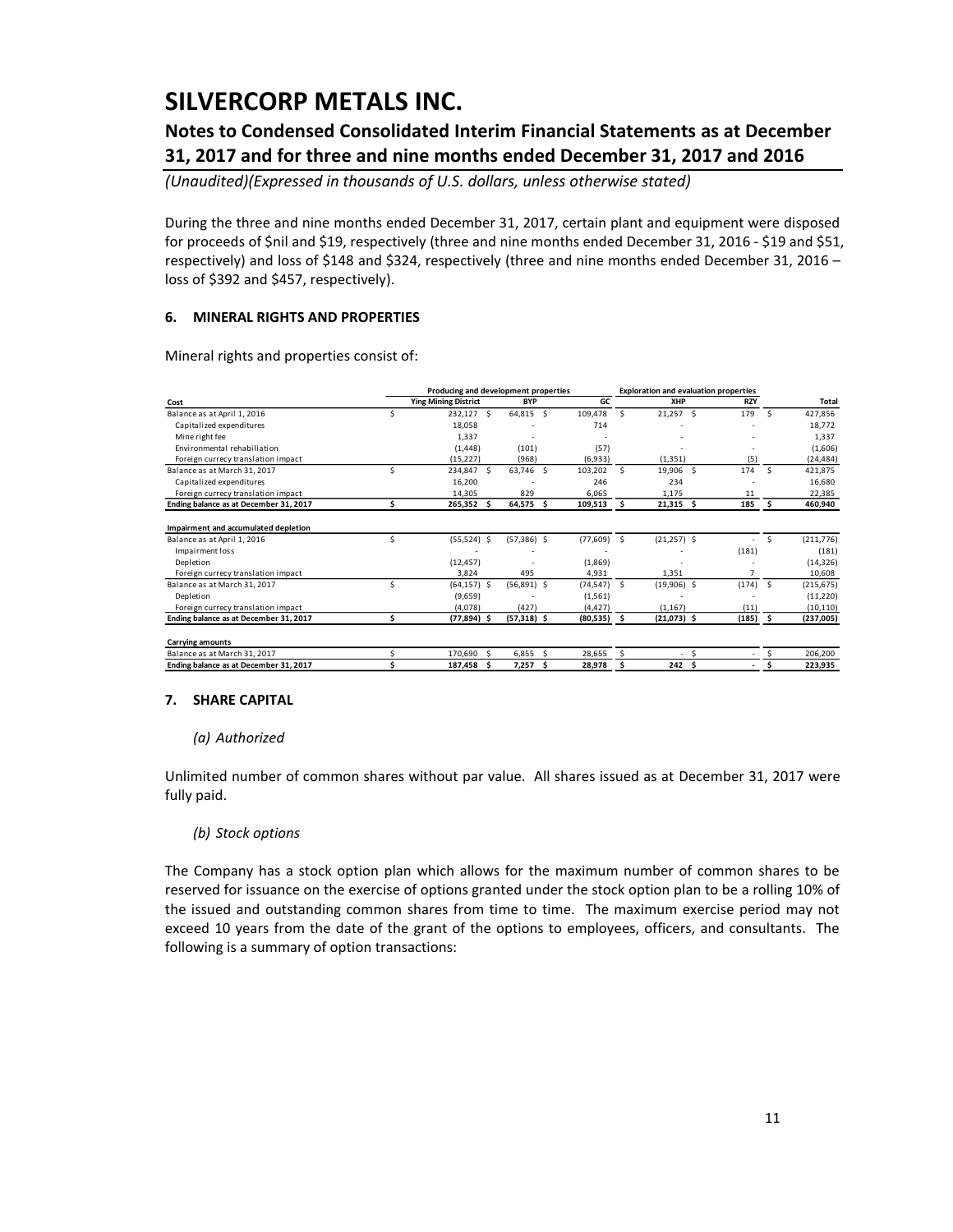**Notes to Condensed Consolidated Interim Financial Statements as at December 31, 2017 and for three and nine months ended December 31, 2017 and 2016**

*(Unaudited)(Expressed in thousands of U.S. dollars, unless otherwise stated)*

|                            |                  | Weighted average |                    |  |  |  |  |  |
|----------------------------|------------------|------------------|--------------------|--|--|--|--|--|
|                            |                  |                  | exercise price per |  |  |  |  |  |
|                            | Number of shares |                  | share CAD\$        |  |  |  |  |  |
| Balance, April 1, 2016     | 9,174,025        | \$               | 2.39               |  |  |  |  |  |
| Options granted            | 1,173,000        |                  | 3.77               |  |  |  |  |  |
| Options exercised          | (1,043,280)      |                  | 1.13               |  |  |  |  |  |
| Options forfeited          | (847, 238)       |                  | 3.61               |  |  |  |  |  |
| Options expired            | (777,000)        |                  | 8.92               |  |  |  |  |  |
| Balance, March 31, 2017    | 7,679,507        | \$               | 1.97               |  |  |  |  |  |
| Option granted             | 1,120,000        |                  | 3.36               |  |  |  |  |  |
| Options exercised          | (564, 619)       |                  | 0.77               |  |  |  |  |  |
| Options forfeited          | (116, 125)       |                  | 2.92               |  |  |  |  |  |
| Options expired            | (505,000)        |                  | 5.70               |  |  |  |  |  |
| Balance, December 31, 2017 | 7,613,763        |                  | 2.00               |  |  |  |  |  |

During the nine months ended December 31, 2017, a total of 1,120,000 options with a life of three years were granted to officers and employees at an exercise price of CAD\$3.36 per share subject to a vesting schedule over a two-year term with 25% of the options vesting every six months from the date of grant.

The fair value of stock options granted during the nine months ended December 31, 2017 and 2016 were calculated as of the date of grant using the Black-Scholes option pricing model with the following weighted average assumptions:

|                                                  | Nine months ended December 31, |            |  |  |
|--------------------------------------------------|--------------------------------|------------|--|--|
|                                                  | 2017                           | 2016       |  |  |
| Risk free interest rate                          | 1.54%                          | 0.59%      |  |  |
| Expected life of option in years                 | 2.25 years                     | 2.25 years |  |  |
| Expected volatility                              | 72%                            | 70%        |  |  |
| Expected dividend yield                          | 1.17%                          |            |  |  |
| Estimated forfeiture rate                        | 10%                            | 11%        |  |  |
| Weighted average share of price at date of grant | \$3.36                         | \$4.34     |  |  |

The weighted average grant date fair value of options granted during the nine months ended December 31, 2017 was CAD\$1.33 (nine months ended December 31, 2016 – CAD\$1.74). Volatility was determined based on the historical volatility of the Company's shares over the estimated life of stock options. For the three and nine months ended December 31, 2017, a total of \$458 and \$1,114, respectively (three and nine months ended December 31, 2016 - \$214 and \$654, respectively) in share-based compensation expense was recognized and included in the general and administrative expenses on the condensed consolidated interim statements of income.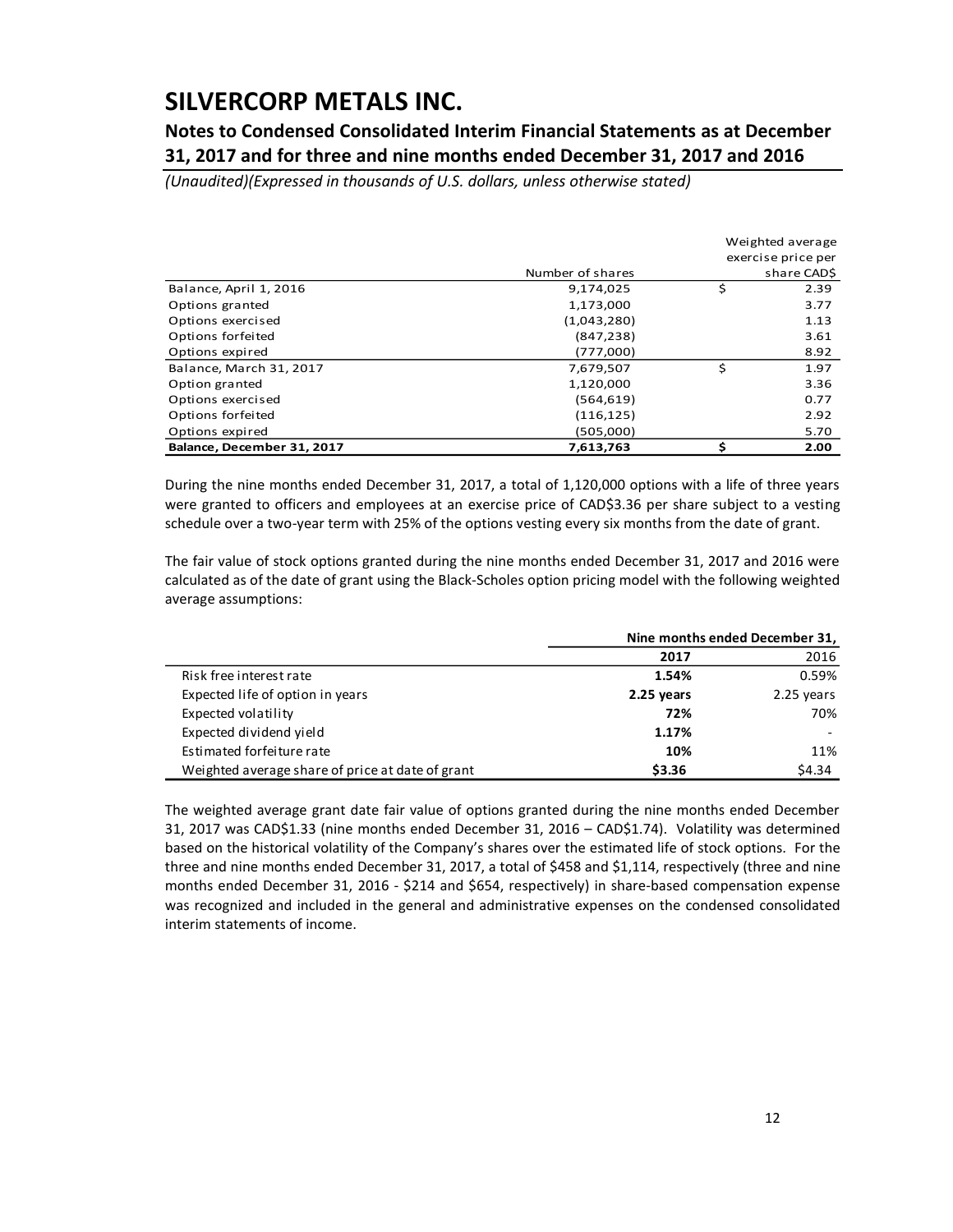## **Notes to Condensed Consolidated Interim Financial Statements as at December 31, 2017 and for three and nine months ended December 31, 2017 and 2016**

*(Unaudited)(Expressed in thousands of U.S. dollars, unless otherwise stated)*

The following table summarizes information about stock options outstanding at December 31, 2017:

|                         |                   |                  |    |                |                   | Weighted   |
|-------------------------|-------------------|------------------|----|----------------|-------------------|------------|
|                         |                   | Weighted average |    | Weighted       |                   | average    |
|                         | Number of options | remaining        |    | average        | Number of options | exercise   |
|                         | outstanding at    | contractual life |    | exercise price | exercisable at    | price in   |
| Exercise price in CAD\$ | December 31, 2017 | (Years)          |    | in CAD\$       | December 31, 2017 | CAD\$      |
| \$<br>0.66              | 2,591,294         | 1.00             | \$ | 0.66           | 2,591,294         | 0.66       |
| 1.43                    | 1,497,257         | 2.42             | Ś  | 1.43           | 1,221,425         | 1.43       |
| 1.75                    | 354,625           | 1.41             | \$ | 1.75           | 305,000           | 1.75       |
| 1.76                    | 238,683           | 1.79             | \$ | 1.76           | 174,109           | 1.76       |
| 2.98                    | 126,843           | 1.06             | \$ | 2.98           | 117,876           | 2.98       |
| 3.25<br>Ş               | 168,375           | 0.42             | \$ | 3.25           | 168,375           | 3.25       |
| 3.36<br>Ş               | 1,070,000         | 2.75             | \$ | 3.36           |                   |            |
| 3.41<br>Ş               | 266,124           | 0.70             | Ś  | 3.41           | 266,124           | 3.41       |
| 3.63                    | 960,000           | 2.05             | Ś  | 3.63           | 247,500           | 3.63       |
| 3.91                    | 167,562           | 0.18             | Ś  | 3.91           | 167,562           | 3.91       |
| 4.34                    | 143,000           | 1.71             | Ś  | 4.34           | 71,500            | 4.34       |
| 5.58                    | 30,000            | 2.15             | Ś  | 5.58           | 7,500             | 5.58       |
| $$0.66 - 5.58$          | 7,613,763         | 1.68             | \$ | 2.00           | 5,338,265         | \$<br>1.50 |

Subsequent to December 31, 2017, a total of 101,767 options with exercise prices ranging from CAD\$0.66 to CAD\$2.98 were exercised and 65,751 options with exercise prices ranging from CAD\$1.43 to CAD\$3.63 were cancelled.

### *(c) Cash dividends declared*

During the three and nine months ended December 31, 2017, dividends of \$1,683 and \$3,362, respectively (for three and nine months ended December 31, 2016 - \$1,585 and \$1,585, respectively) were declared and paid.

*(d) Normal course issuer bid*

On November 23, 2017, the Company announced a normal course issuer bid ("NCIB") which allows it to acquire up to 8,409,712 of its own common shares until November 26, 2018.

As at December 31, 2017, the Company acquired a total of 788,000 common shares at a cost of \$1,779 under the NCIB program. Transaction costs related to the acquisition of the common shares were \$6. All shares bought were subsequently cancelled.

### **8. ACCUMULATED OTHER COMPREHENSIVE INCOME**

|                                                                 | December 31, 2017 | March 31, 2017 |
|-----------------------------------------------------------------|-------------------|----------------|
| Change in fair value on equity investments designated as FVTOCI | $(37,027)$ \$     | (37, 886)      |
| Share of other comprehensive loss in associate                  | (231)             | (198)          |
| Currency translation adjustment                                 | 5.094             | (12, 335)      |
| Balance, end of the period                                      | (32, 164)         | (50, 419)      |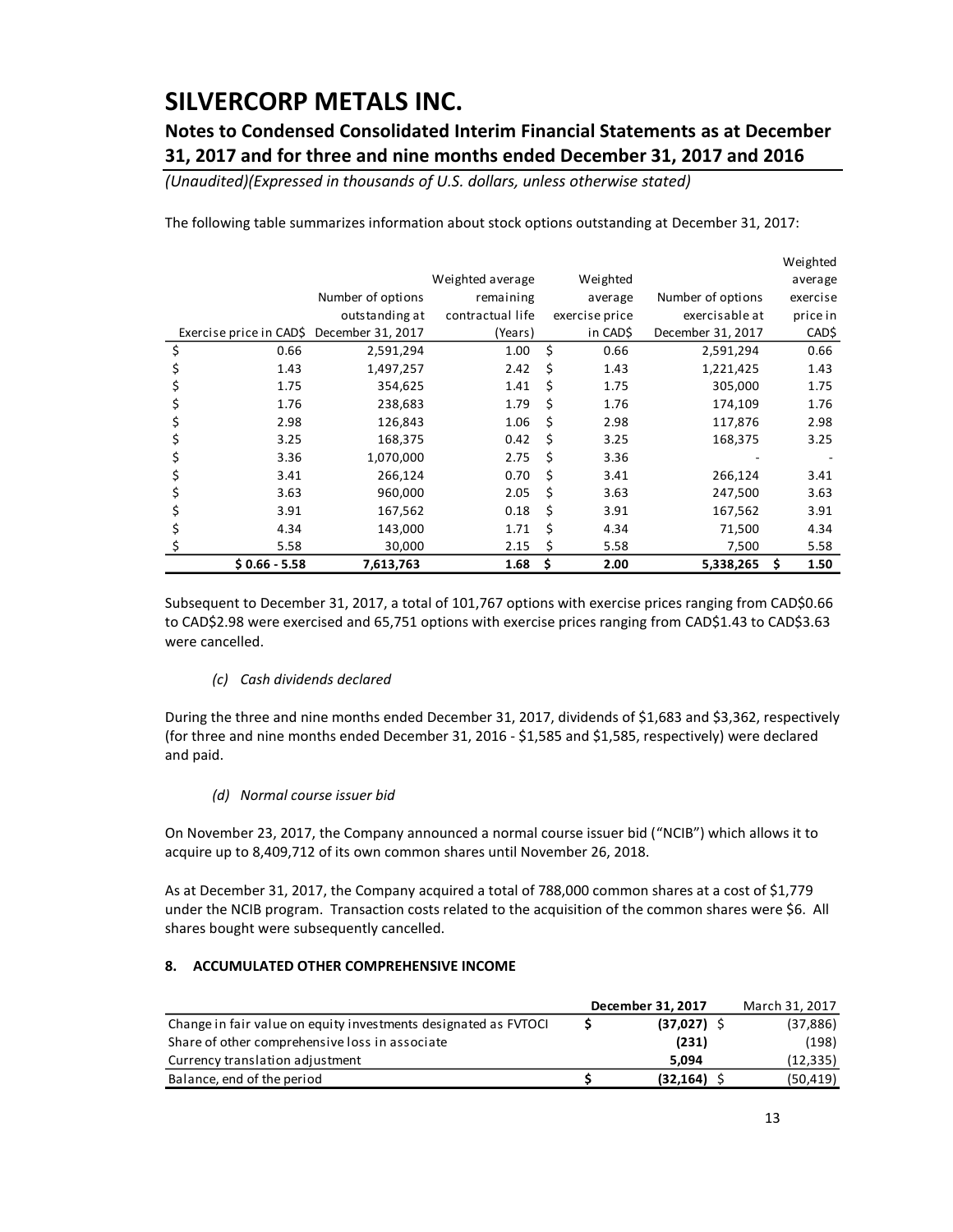## **Notes to Condensed Consolidated Interim Financial Statements as at December 31, 2017 and for three and nine months ended December 31, 2017 and 2016**

*(Unaudited)(Expressed in thousands of U.S. dollars, unless otherwise stated)*

The unrealized loss on equity investments designated as FVTOCI, share of other comprehensive loss in associate and currency translation adjustment are net of tax of \$nil for all periods presented.

### **9. NON-CONTROLLING INTERESTS**

The continuity of non-controlling interests is summarized as follows:

|                                            | Henan    | Henan  | Guangdong |          |     |              |         |   |         |
|--------------------------------------------|----------|--------|-----------|----------|-----|--------------|---------|---|---------|
|                                            | Found    | Huawei |           | Yunxiang |     | Found        | SX Gold |   | Total   |
| Balance, April 1, 2016                     | \$51,596 | 4,231  | S         | 4,197    | - S | (3,082)      | (3,921) | s | 53,021  |
| Share of net income (loss)                 | 11,247   | 756    |           | (340)    |     | 186          | (25)    |   | 11,824  |
| Share of other comprehensive income (loss) | (2,703)  | (141)  |           | (193)    |     | 48           | 48      |   | (2,941) |
| Distributions                              | (6,328)  | (762)  |           | -        |     |              | ٠       |   | (7,090) |
| Balance, March 31, 2017                    | \$53,812 | 4,084  |           | 3,664    |     | $(2,848)$ \$ | (3,898) | s | 54,814  |
| Share of net income (loss)                 | 7.980    | 945    |           | (286)    |     | 323          | 421     |   | 9,383   |
| Share of other comprehensive income (loss) | 2.847    | 303    |           | 136      |     | (24)         | (29)    |   | 3,233   |
| Balance, December 31, 2017                 | 64,639   | 5,332  |           | 3,514    |     | $(2,549)$ \$ | (3,506) | s | 67,430  |

As at December 31, 2017, non-controlling interests in Henan Found, Henan Huawei, Yunxiang, Guangdong Found and SX Gold were 22.5%, 20%, 30%, 5% and 22.5%, respectively.

Henan Non-ferrous Geology Minerals Ltd. ("Henan Non-ferrous") is the 17.5% equity interest holder of Henan Found. During the three and nine months ended December 31, 2017, Henan Found paid dividends of \$nil and \$3,804, respectively that was declared and accrued in the prior year to Henan Non-ferrous (three and nine months ended December 31, 2016 – \$nil and \$1,460, respectively).

Henan Xinxiangrong Mining Ltd. ("Henan Xinxiangrong") is the 5% equity interest holder of Henan Found. During the three and nine months ended December 31, 2017, Henan Found paid dividends of \$nil and \$1,087, respectively that was declared and accrued in the prior year to Henan Xinxiangrong (three and nine months ended December 31, 2016 – \$nil and \$nil, respectively).

### **10. RELATED PARTY TRANSACTIONS**

Related party transactions are made on terms agreed upon by the related parties. The balances with related parties are unsecured, non-interest bearing, and due on demand. Related party transactions not disclosed elsewhere in the condensed consolidated interim financial statements are as follows:

### *(a) Transactions with NUAG*

| Due from related parties | <b>December 31, 2017</b> March 31, 2017 |  |
|--------------------------|-----------------------------------------|--|
| NUAG                     |                                         |  |

According to a services and administrative costs reallocation agreement between the Company and NUAG, the Company recovers costs for services rendered to NUAG and expenses incurred on behalf of NUAG. During the three and nine months ended December 31, 2017, the Company recovered \$137 and \$387, respectively (three and nine months ended December 31, 2016 - \$46 and \$139, respectively) from NUAG for services rendered and expenses incurred on behalf of NUAG. The costs recovered from NUAG were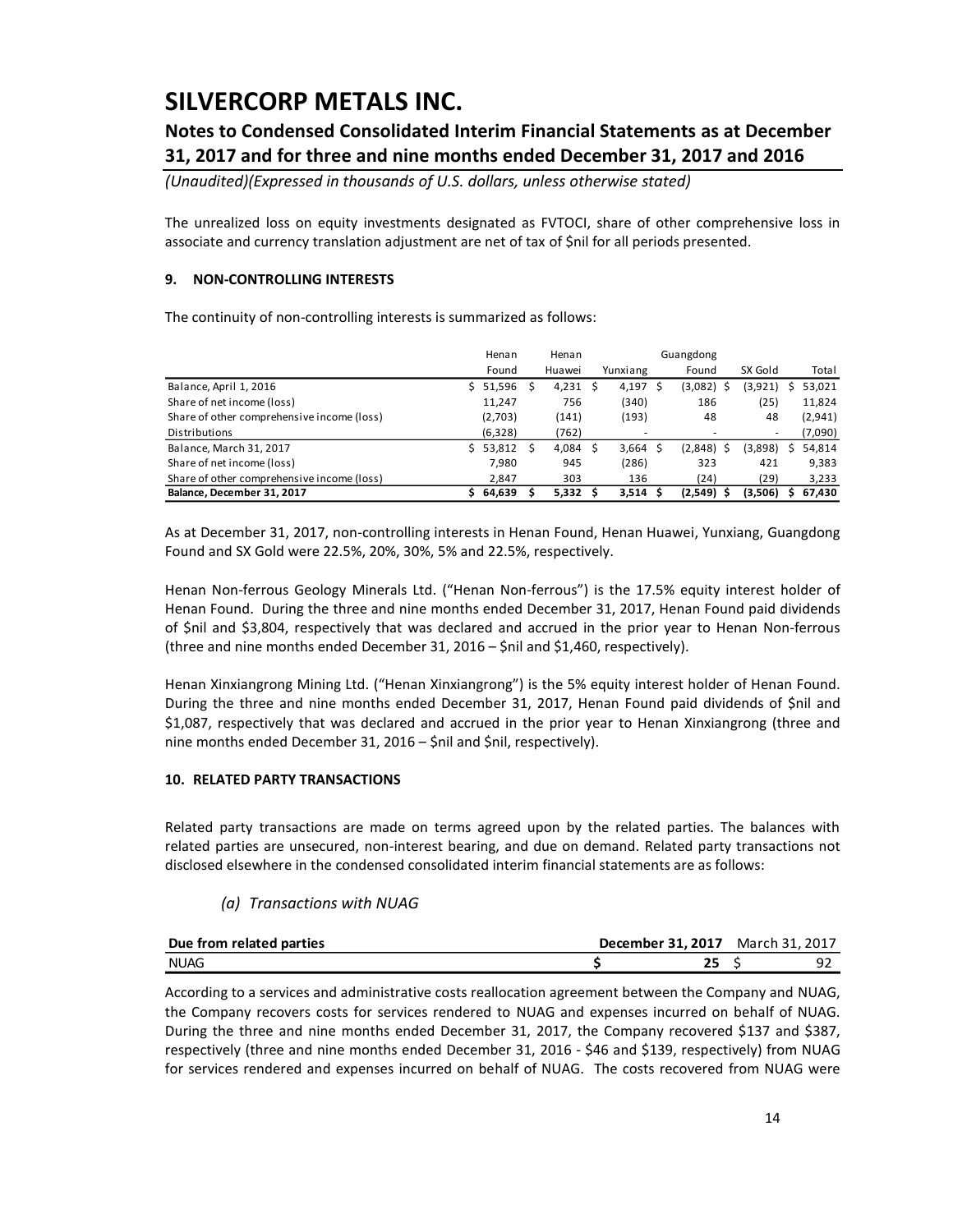## **Notes to Condensed Consolidated Interim Financial Statements as at December 31, 2017 and for three and nine months ended December 31, 2017 and 2016**

*(Unaudited)(Expressed in thousands of U.S. dollars, unless otherwise stated)*

recorded as a direct reduction of general and administrative expenses on the condensed consolidated interim statements of income.

### *(b) Transactions with key management personnel*

The Company has identified its directors and senior officers as its key management personnel as they have authority and responsibility for planning, directing and controlling the activities of the entity, directly or indirectly. The compensation costs for key management personnel, including the grant date fair value for options granted to key management personnel and fees paid or payable to company controlled by key management personnel, were as follows:

|                          | Three Month ended December 31, 2017 |      |  | Nine Month ended December 31, |       |
|--------------------------|-------------------------------------|------|--|-------------------------------|-------|
|                          | 2017                                | 2016 |  | 2017                          | 2016  |
| Salaries and bonuses     | 376                                 | 357  |  | 1.908                         | 1,094 |
| Share-based compensation | 433                                 |      |  | 433                           | 134   |
|                          | 809                                 | 357  |  | 2.341                         | 1.228 |

### **11. GENERAL AND ADMINISTRATIVE**

General and administrative expenses consist of:

|                                    | Three months ended December 31. | Nine months ended December 31, |        |  |        |
|------------------------------------|---------------------------------|--------------------------------|--------|--|--------|
| <b>General and administrative</b>  | 2017                            | 2016                           | 2017   |  | 2016   |
| Office and administrative expenses | 1,894                           | $1,379$ \$                     | 4,886  |  | 4,074  |
| Amortization and depreciation      | 305                             | 285                            | 885    |  | 951    |
| Salaries and benefits              | 2,176                           | 1,833                          | 6,315  |  | 5,305  |
| Share-based compensation           | 458                             | 214                            | 1,144  |  | 654    |
| Professional fees                  | 82                              | 239                            | 728    |  | 1,478  |
|                                    | 4.915                           | 3.950                          | 13,958 |  | 12.462 |

### **12. GOVERNMENT FEES AND OTHER TAXES**

Government fees and other taxes consist of:

|                 | Three months ended December 31, |  |       | Nine months ended December 31, |  |       |
|-----------------|---------------------------------|--|-------|--------------------------------|--|-------|
|                 | 2017                            |  | 2016  | 2017                           |  | 2016  |
| Government fees | 67                              |  | 141   | 341                            |  | 1,317 |
| Other taxes     | 835                             |  | 909   | 2.092                          |  | 2,159 |
|                 | 902                             |  | 1,050 | 2,433                          |  | 3,476 |

Government fees include environmental protection fees paid to the state and local Chinese government. Other taxes were composed of surtax on value-added tax, land usage levy, stamp duty and other miscellaneous levies, duties and taxes imposed by the state and local Chinese government.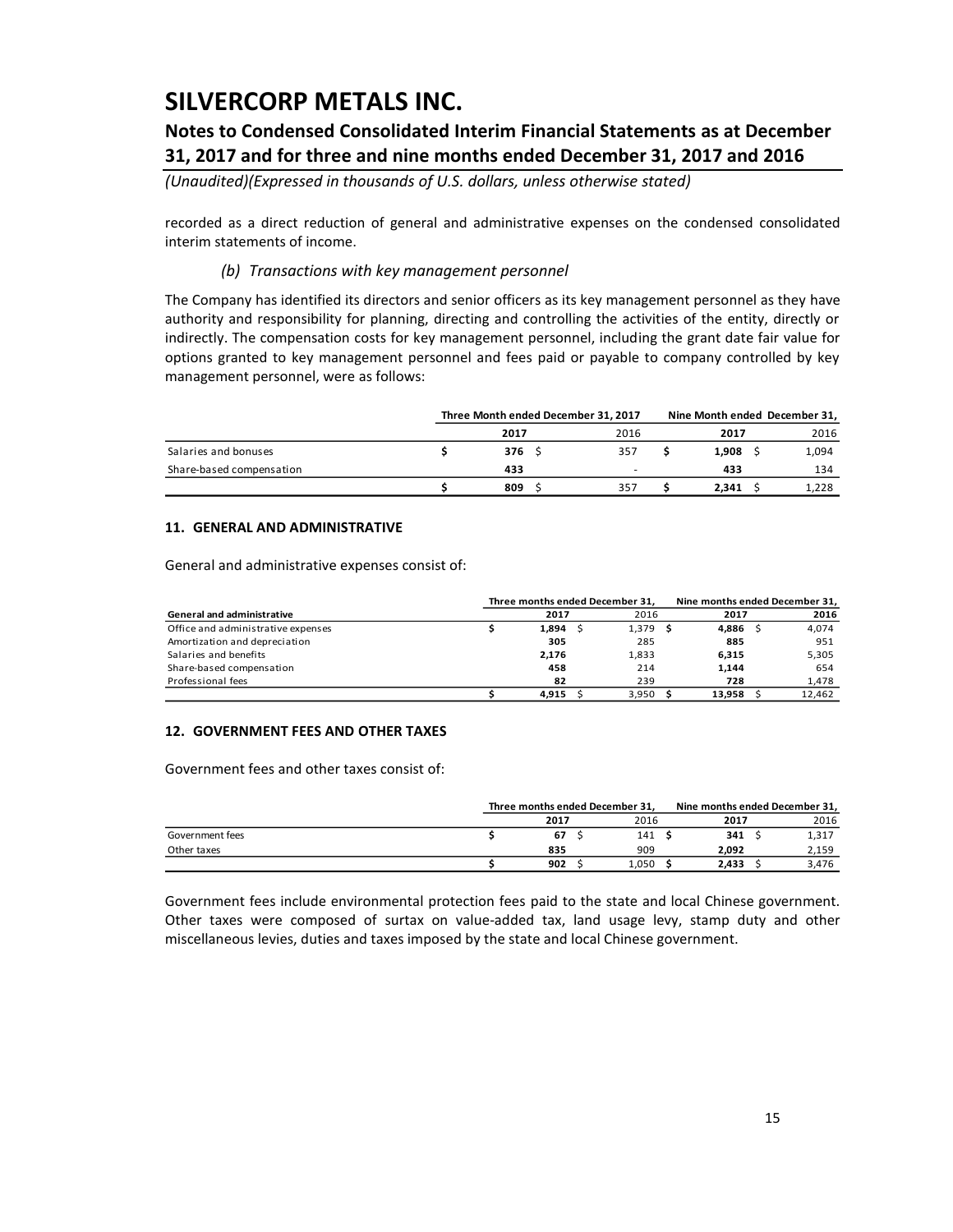**Notes to Condensed Consolidated Interim Financial Statements as at December 31, 2017 and for three and nine months ended December 31, 2017 and 2016**

*(Unaudited)(Expressed in thousands of U.S. dollars, unless otherwise stated)*

### **13. FINANCE ITEMS**

Finance items consist of:

|                                                       |                                                                   | Three months ended December 31, |  |      | Nine months ended December 31, |                          |       |  |
|-------------------------------------------------------|-------------------------------------------------------------------|---------------------------------|--|------|--------------------------------|--------------------------|-------|--|
| <b>Finance income</b>                                 |                                                                   | 2017                            |  | 2016 |                                | 2017                     | 2016  |  |
| Interest income                                       |                                                                   | 822                             |  | 647  |                                | 2,046                    | 1,615 |  |
|                                                       | Three months ended December 31,<br>Nine months ended December 31, |                                 |  |      |                                |                          |       |  |
| <b>Finance costs</b>                                  |                                                                   | 2017                            |  | 2016 |                                | 2017                     | 2016  |  |
| Interest on mine right fee                            |                                                                   | $\sim$                          |  | 10   | -S                             | $\overline{\phantom{a}}$ | 226   |  |
| Interest on bank loan                                 |                                                                   |                                 |  | 49   |                                |                          | 149   |  |
| Unwinding of discount of environmental rehabilitation |                                                                   |                                 |  |      |                                |                          |       |  |
| provision                                             |                                                                   | 112                             |  | 102  |                                | 329                      | 310   |  |
|                                                       |                                                                   | 112                             |  | 161  |                                | 329                      | 685   |  |

#### **14. INCOME TAX**

The significant components of income tax expense are as follows:

|                    | Three months ended December 31. |  |       |  | Nine months ended December 31, |  |        |  |
|--------------------|---------------------------------|--|-------|--|--------------------------------|--|--------|--|
| Income tax expense | 2017                            |  | 2016  |  | 2017                           |  | 2016   |  |
| Current            | 3.712                           |  | 4.737 |  | 11.455                         |  | 10,343 |  |
| Deferred           | 590                             |  | 616   |  | 2.131                          |  | 3,748  |  |
|                    | 4.302                           |  | 5,353 |  | 13.586                         |  | 14.091 |  |

#### **15. FINANCIAL INSTRUMENTS**

The Company manages its exposure to financial risks, including liquidity risk, foreign exchange risk, interest rate risk, credit risk and equity price risk in accordance with its risk management framework. The Company's Board of Directors has overall responsibility for the establishment and oversight of the Company's risk management framework and reviews the Company's policies on an ongoing basis.

#### *(a) Fair value*

The Company classifies its fair value measurements within a fair value hierarchy, which reflects the significance of the inputs used in making the measurements as defined in IFRS 13, Fair Value Measurement ("IFRS 13").

Level 1 – Unadjusted quoted prices at the measurement date for identical assets or liabilities in active markets.

Level 2 – Observable inputs other than quoted prices included in Level 1, such as quoted prices for similar assets and liabilities in active markets; quoted prices for identical or similar assets and liabilities in markets that are not active; or other inputs that are observable or can be corroborated by observable market data.

Level 3 – Unobservable inputs which are supported by little or no market activity.

The following tables set forth the Company's financial assets and liabilities that are measured at fair value level on a recurring basis within the fair value hierarchy at December 31, 2017 and March 31, 2017 that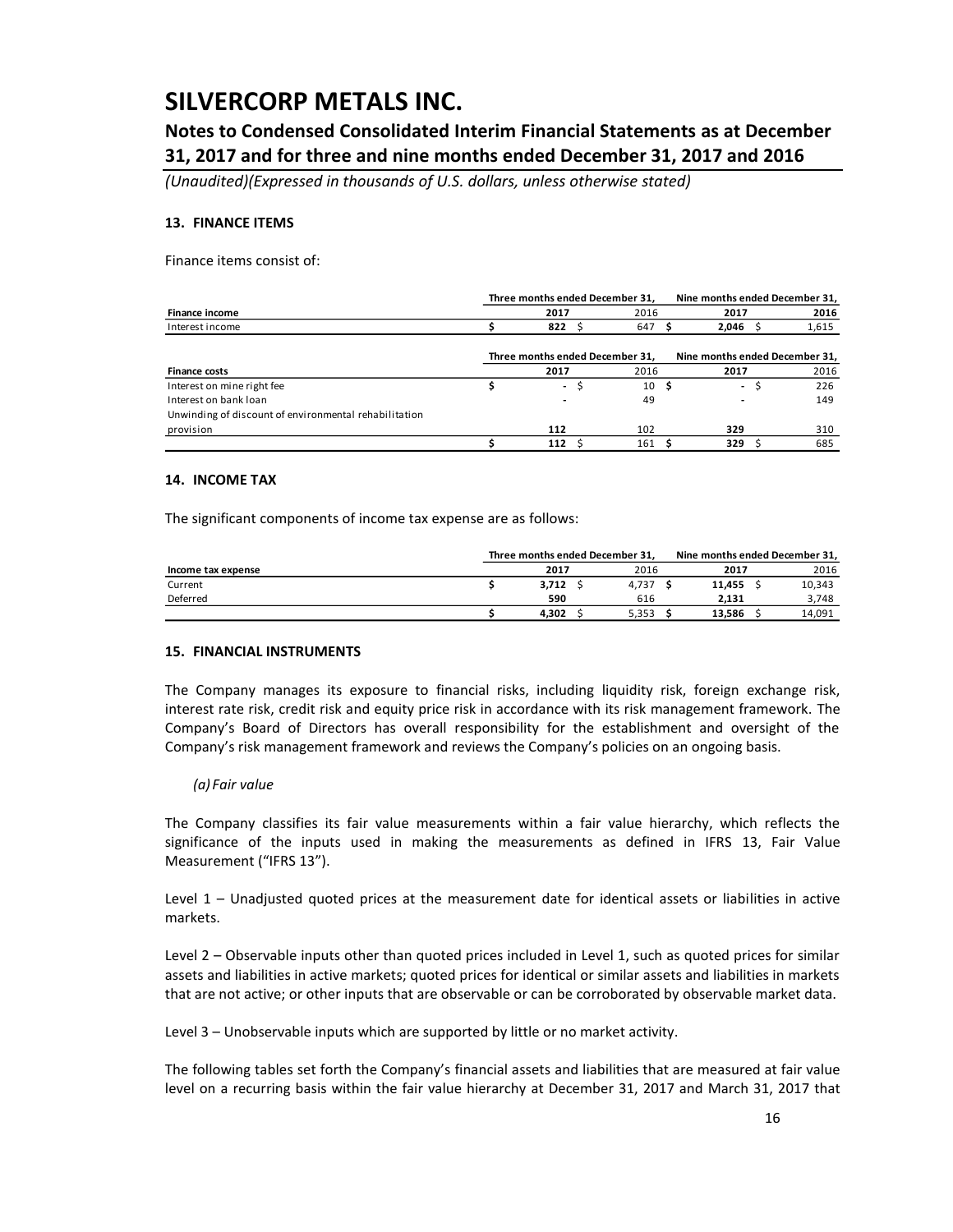## **Notes to Condensed Consolidated Interim Financial Statements as at December 31, 2017 and for three and nine months ended December 31, 2017 and 2016**

*(Unaudited)(Expressed in thousands of U.S. dollars, unless otherwise stated)*

are not otherwise disclosed. As required by IFRS 13, assets and liabilities are classified in their entirety based on the lowest level of input that is significant to the fair value measurement.

|                                          |    | Fair value as at December 31, 2017 |     |                 |         |                       |        |  |
|------------------------------------------|----|------------------------------------|-----|-----------------|---------|-----------------------|--------|--|
| <b>Recurring measurements</b>            |    | Level 1                            |     | Level 2         | Level 3 |                       | Total  |  |
| <b>Financial assets</b>                  |    |                                    |     |                 |         |                       |        |  |
| Cash and cash equivalents                | \$ | 66,274                             | - S | $\sim$ 10 $\pm$ | \$      | \$.<br>$\blacksquare$ | 66,274 |  |
| Investments in publicly traded companies |    | 6,800                              |     |                 |         |                       | 6,800  |  |
|                                          |    | Fair value as at March 31, 2017    |     |                 |         |                       |        |  |
| <b>Recurring measurements</b>            |    | Level 1                            |     | Level 2         |         | Level 3               | Total  |  |
| <b>Financial assets</b>                  |    |                                    |     |                 |         |                       |        |  |
| Cash and cash equivalents                |    | 73.003                             | - S |                 | - \$    | Ŝ<br>$\sim$           | 73,003 |  |
| Investments in publicly traded companies |    | 1,207                              |     |                 |         |                       | 1.207  |  |

Fair value of the other financial instruments excluded from the table above approximates their carrying amount as of December 31, 2017 and March 31, 2017, respectively, due to the short-term nature of these instruments.

There were no transfers into or out of level 3 during the three and nine months ended December 31, 2017 and 2016.

### *(a) Liquidity risk*

Liquidity risk is the risk that the Company will not be able to meet its short-term business requirements. The Company has in place a planning and budgeting process to help determine the funds required to support the Company's normal operating requirements on an ongoing basis and its expansion plans.

In the normal course of business, the Company enters into contracts that give rise to commitments for future minimum payments. The following summarizes the remaining contractual maturities of the Company's financial liabilities.

|                                          |               | December 31, 2017 |           |        | March 31, 2017 |
|------------------------------------------|---------------|-------------------|-----------|--------|----------------|
|                                          | Within a vear | 2-3 vears         | 4-5 vears | Total  | Total          |
| Accounts payable and accrued liabilities | 34.799        |                   |           | 34.799 | 30,374         |

### *(b) Foreign exchange risk*

The Company reports its financial statements in US dollars. The functional currency of the head office, Canadian subsidiaries and all intermediate holding companies is CAD and the functional currency of all Chinese subsidiaries is RMB. The Company is exposed to foreign exchange risk when the Company undertakes transactions and holds assets and liabilities in currencies other than its functional currencies. The Company currently does not engage in foreign exchange currency hedging. The Company's exposure to currency risk affect net income is summarized as follow: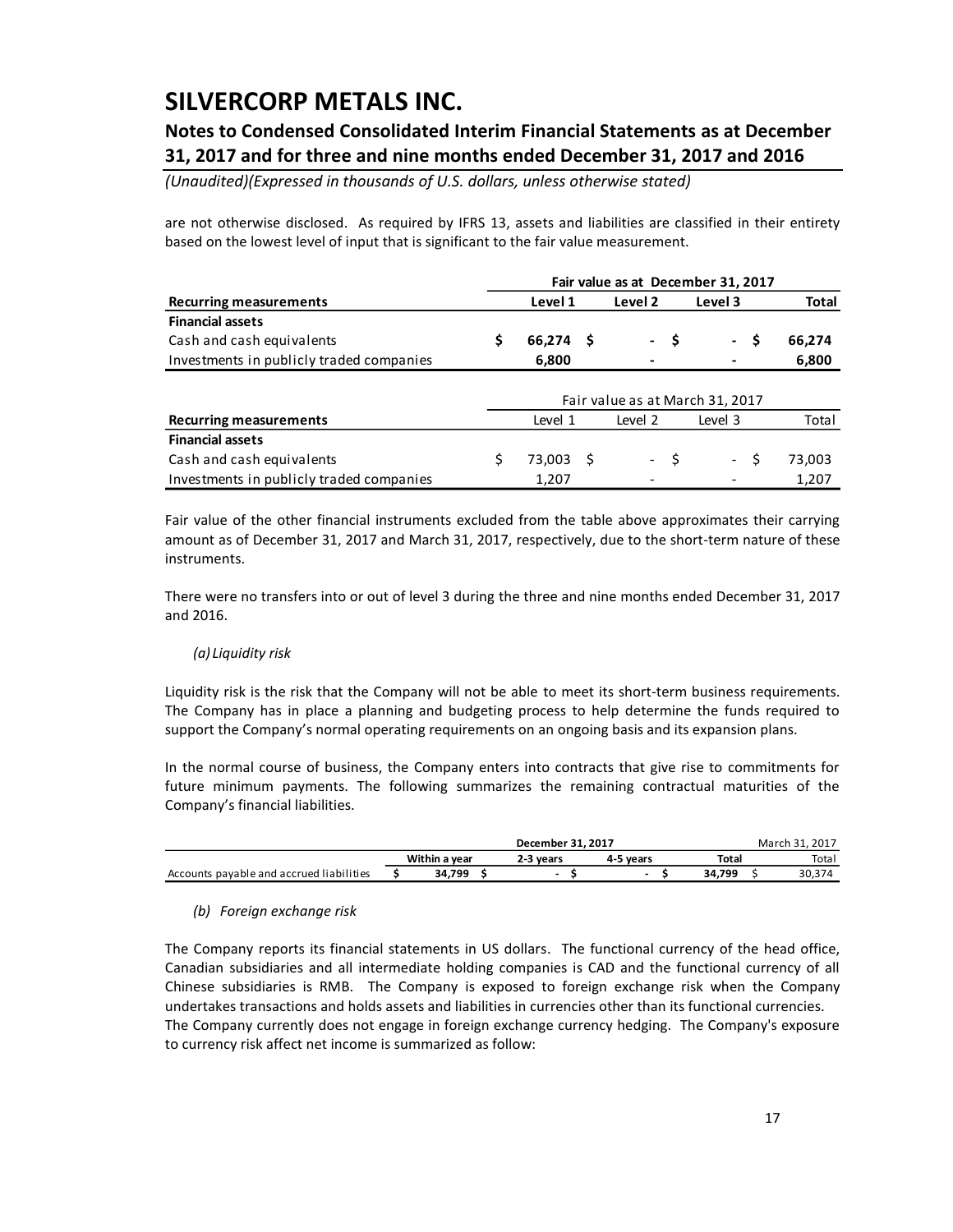## **Notes to Condensed Consolidated Interim Financial Statements as at December 31, 2017 and for three and nine months ended December 31, 2017 and 2016**

*(Unaudited)(Expressed in thousands of U.S. dollars, unless otherwise stated)*

|                                              | December 31, 2017 | March 31, 2017 |
|----------------------------------------------|-------------------|----------------|
| Financial assets denominated in U.S. Dollars | 21.830            | 29,093         |
| Financial assets denominated in Chinese RMB  |                   | 7,115          |

As at December 31, 2017, with other variables unchanged, a 10% strengthening (weakening) of the CAD against the USD would have decreased (increased) net income by approximately \$2.2 million.

### *(c) Interest rate risk*

The Company is exposed to interest rate risk on its cash equivalents and short-term investments. As at December 31, 2017, all of its interest-bearing cash equivalents and short-term investments earn interest at market rates that are fixed to maturity or at variable interest rate with terms of less than one year. The Company monitors its exposure to changes in interest rates on cash equivalents and short-term investments. Due to the short-term nature of the financial instruments, fluctuations in interest rates would not have a significant impact on the Company's after-tax net income.

### *(d) Credit risk*

Credit risk is the risk that one party to a financial instrument will fail to discharge an obligation and cause the other party to incur a financial loss. The Company is exposed to credit risk primarily associated to accounts receivable, due from related parties, cash and cash equivalents and short-term investments. The carrying amount of assets included on the balance sheet represents the maximum credit exposure.

The Company undertakes credit evaluations on counterparties as necessary, requests deposits from customers prior to delivery, and has monitoring processes intended to mitigate credit risks. The Company has no trade receivables from customers as at December 31, 2017. There were no amounts in other receivables which were past due at December 31, 2017 (at March 31, 2017 - \$nil) for which no provision is recognized.

### *(e) Equity price risk*

The Company holds certain marketable securities that will fluctuate in value as a result of trading on Canadian financial markets. As the Company's marketable securities holding are mainly in mining companies, the value will also fluctuate based on commodity prices. Based upon the Company's portfolio at December 31, 2017, a 10% increase (decrease) in the market price of the securities held, ignoring any foreign currency effects would have resulted in an increase (decrease) to comprehensive income of approximately \$0.68 million.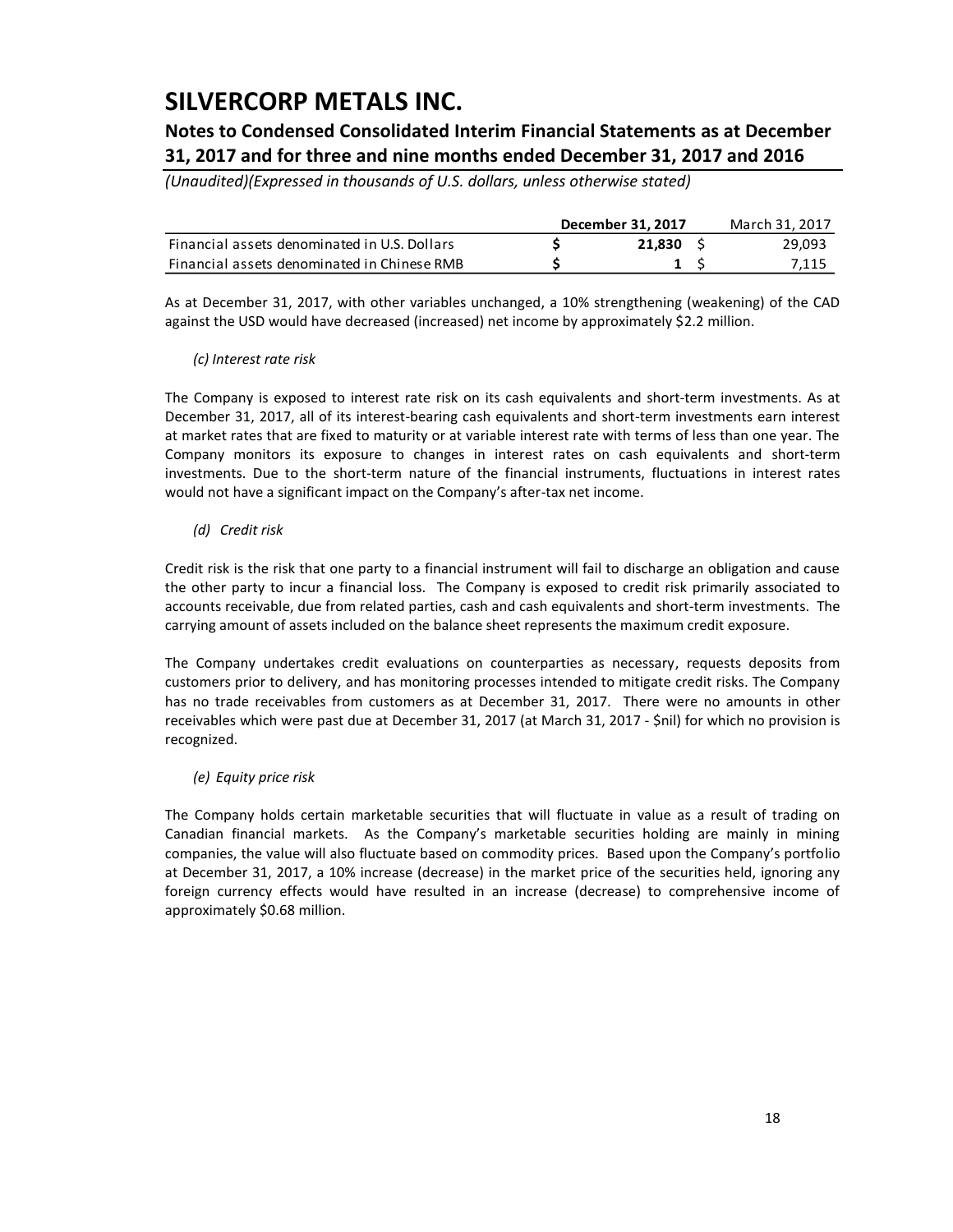## **Notes to Condensed Consolidated Interim Financial Statements as at December 31, 2017 and for three and nine months ended December 31, 2017 and 2016**

*(Unaudited)(Expressed in thousands of U.S. dollars, unless otherwise stated)*

### **16. SEGMENTED INFORMATION**

The Company's reportable operating segments are components of the Company where separate financial information is available that is evaluated regularly by the Company's Chief Executive Officer who is the Chief Operating Decision Maker ("CODM"). The operational segments are determined based on the Company's management and internal reporting structure. Operating segments are summarized as follows:

| <b>Operational Segments</b> | Subsidiaries Included in the Segment               | Properties Included in the Segment |
|-----------------------------|----------------------------------------------------|------------------------------------|
| <b>Mining</b>               |                                                    |                                    |
| Henan Luoning               | Henan Found and Henan Huawei                       | Ying Mining District               |
| Hunan                       | Yunxiang                                           | <b>BYP</b>                         |
| Guangdong                   | <b>Guangdong Found</b>                             | GC                                 |
| Other                       | SX Gold and 0875786 B.C. Ltd.                      | <b>XHP</b>                         |
| Administrative              |                                                    |                                    |
| Vancouver                   | Silvercorp Metals Inc. and BVI's holding companies | <b>RZY</b>                         |
| Beijing                     | Silvercorp Metals (China) Inc.                     |                                    |

#### (a) Segmented information for assets and liabilities are as follows:

|                                               |    |         |   |                |               | December 31, 2017 |     |       |    |                       |     |           |    |         |
|-----------------------------------------------|----|---------|---|----------------|---------------|-------------------|-----|-------|----|-----------------------|-----|-----------|----|---------|
|                                               |    |         |   |                | <b>Mining</b> |                   |     |       |    | <b>Administrative</b> |     |           |    |         |
|                                               |    | Henan   |   |                |               |                   |     |       |    |                       |     |           |    | Total   |
| <b>Statement of financial position items:</b> |    | Luoning |   | Hunan          |               | Guangdong         |     | Other |    | <b>Beijing</b>        |     | Vancouver |    |         |
| <b>Current assets</b>                         | Ś. | 93.926  | s | 1,531          | - S           | 10,359            | \$. | 677   | \$ | 2,392                 | s   | 23,208    | Ś. | 132,093 |
| Plant and equipment                           |    | 46,376  |   | 4,825          |               | 16,362            |     | 10    |    | 1,088                 |     | 153       |    | 68,814  |
| Mineral rights and properties                 |    | 187,458 |   | 7,257          |               | 28,978            |     | 242   |    | ٠                     |     | -         |    | 223,935 |
| Investment in an associate                    |    |         |   | $\overline{a}$ |               |                   |     |       |    | ۰                     |     | 33,902    |    | 33,902  |
| Other investments                             |    |         |   | ٠              |               |                   |     | 5,604 |    | ۰                     |     | 1,196     |    | 6,800   |
| <b>Reclamation deposits</b>                   |    | 5,201   |   | -              |               | 154               |     |       |    | ۰                     |     | 8         |    | 5,363   |
| Long-term prepaids and deposits               |    | 411     |   | 105            |               | 240               |     | 206   |    |                       |     |           |    | 962     |
| <b>Total assets</b>                           | s. | 333,372 | s | 13,718         | - S           | 56,093            | S   | 6,739 | \$ | 3,480                 | \$. | 58,467    | s  | 471,869 |
| <b>Current liabilities</b>                    | Ś. | 32.858  | s | 1,607          | - Ś           | 6,563             | Ŝ   | 2,898 | Ś. | 1.058                 | \$. | 2,203     | Ś. | 47,187  |
| Deferred income tax liabilities               |    | 30,622  |   | 894            |               | -                 |     |       |    | -                     |     | ۰         |    | 31,516  |
| <b>Environmental rehabilitation</b>           |    | 11,038  |   | 998            |               | 884               |     | 295   |    | ٠                     |     |           |    | 13,215  |
| <b>Total liabilities</b>                      |    | 74,518  | s | 3,499          | s             | 7,447             | s   | 3,193 | Ś. | 1,058                 | s   | 2,203     | s. | 91,918  |

|                                        |    |             |    |                          |        | March 31, 2017 |   |                          |    |                          |    |           |     |         |
|----------------------------------------|----|-------------|----|--------------------------|--------|----------------|---|--------------------------|----|--------------------------|----|-----------|-----|---------|
|                                        |    |             |    |                          | Mining |                |   |                          |    | Administrative           |    |           |     |         |
|                                        |    | Henan       |    |                          |        |                |   |                          |    |                          |    |           |     | Total   |
| Statement of financial position items: |    | Luoning     |    | Hunan                    |        | Guangdong      |   | Other                    |    | Beijing                  |    | Vancouver |     |         |
| Current assets                         | Ś  | 64,298 \$   |    | $1,869$ \$               |        | 4,796          | Ŝ | 523                      | Ś. | 823                      | Ś  | 38,523    | Ś   | 110,832 |
| Plant and equipment                    |    | 43,297      |    | 4,832                    |        | 15,915         |   |                          |    | 1,081                    |    | 76        |     | 65,201  |
| Mineral rights and properties          |    | 170,690     |    | 6,855                    |        | 28,655         |   |                          |    |                          |    |           |     | 206,200 |
| Investment in an associate             |    | ٠           |    | $\overline{\phantom{a}}$ |        | ٠              |   | $\overline{\phantom{a}}$ |    | $\overline{\phantom{a}}$ |    | 8,517     |     | 8,517   |
| Other investments                      |    |             |    |                          |        |                |   |                          |    | $\overline{\phantom{a}}$ |    | 1,207     |     | 1,207   |
| Reclamation deposits                   |    | 4,901       |    |                          |        | 145            |   |                          |    |                          |    | 8         |     | 5,054   |
| Long-term prepaids and deposits        |    | 432         |    | 99                       |        | 306            |   | 122                      |    |                          |    |           |     | 959     |
| Total assets                           | Ś. | 283,618     | S  | 13,655                   | S      | 49,817         | Ś | 645                      | \$ | 1,904                    | \$ | 48,331    | s   | 397,970 |
| Current liabilities                    | \$ | $29,951$ \$ |    | 1,425                    | Ŝ      | 3,860          | Ŝ | 2,959                    | \$ | 184                      | Ŝ  | 1,778     | \$. | 40,157  |
| Mine right fee payable                 |    |             |    |                          |        |                |   |                          |    |                          |    |           |     |         |
| Deferred income tax liabilities        |    | 26,846      |    | 846                      |        |                |   |                          |    |                          |    |           |     | 27,692  |
| Environmental rehabilitation           |    | 10,183      |    | 918                      |        | 813            |   | 272                      |    |                          |    |           |     | 12,186  |
| Total liabilities                      |    | 66,980      | -S | 3,189                    | S      | 4,673          | Ś | 3,231                    | Ś  | 184                      | Ŝ  | 1,778     |     | 80,035  |

19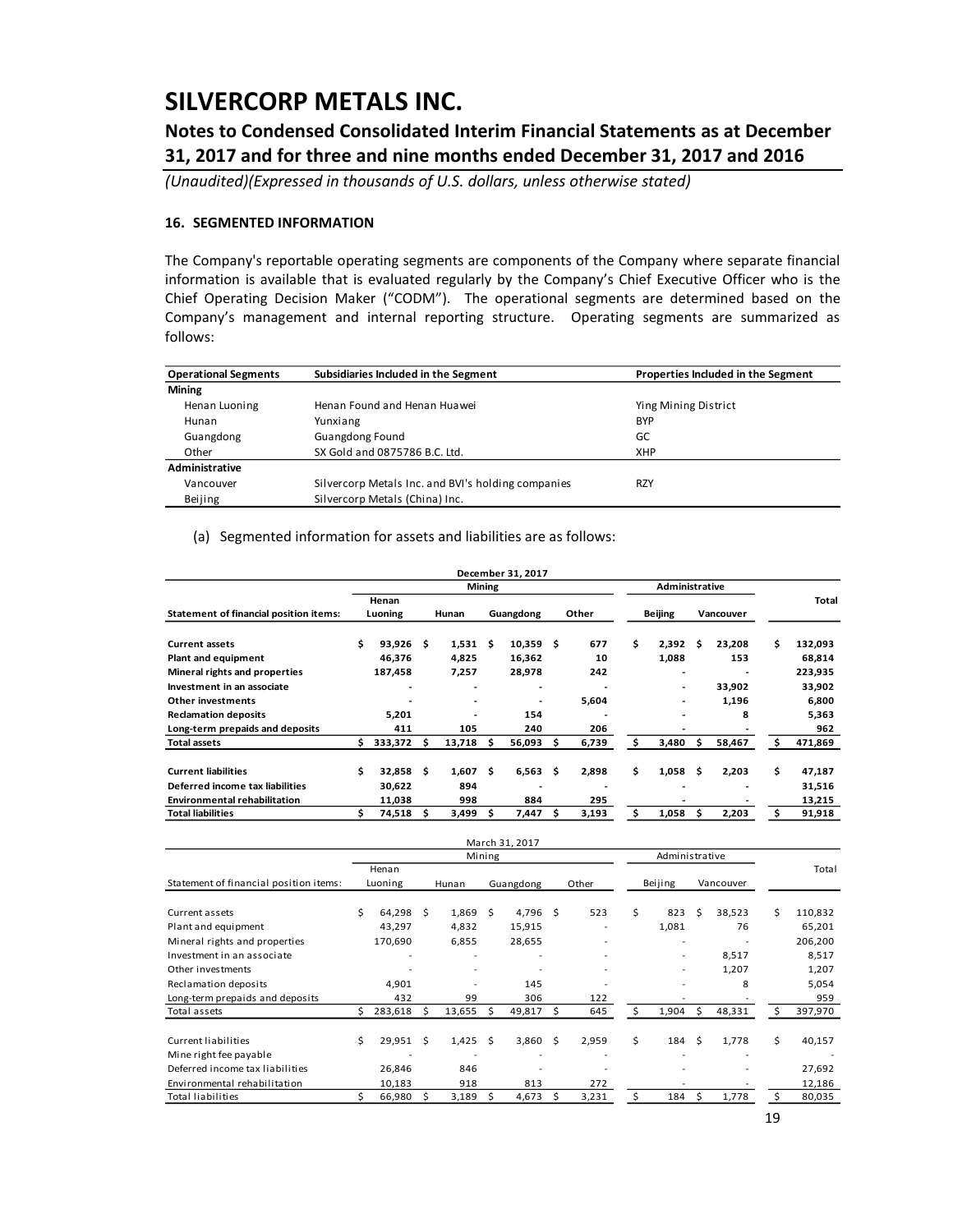## **Notes to Condensed Consolidated Interim Financial Statements as at December 31, 2017 and for three and nine months ended December 31, 2017 and 2016**

*(Unaudited)(Expressed in thousands of U.S. dollars, unless otherwise stated)*

(b)Segmented information for operating results are as follows:

|                                      |                         |    | Three months ended December 31, 2017 |     |           |    |                |                                |    |                          |    |           |
|--------------------------------------|-------------------------|----|--------------------------------------|-----|-----------|----|----------------|--------------------------------|----|--------------------------|----|-----------|
|                                      |                         |    | Mining                               |     |           |    |                | Administrative                 |    |                          |    |           |
| <b>Statement of operations:</b>      | Henan<br>Luoning        |    | Hunan $(1)$                          |     | Guangdong |    | Other          | <b>Beijing</b>                 |    | Vancouver                |    | Total     |
| <b>Sales</b>                         | \$<br>$34,832 \quad$ \$ |    | $\sim$                               | .\$ | 9,520     | \$ | $\overline{a}$ | \$<br>$\overline{\phantom{a}}$ | \$ | $\overline{\phantom{a}}$ | \$ | 44,352    |
| Cost of sales                        | (15, 616)               |    | $\overline{\phantom{a}}$             |     | (5,570)   |    |                | $\overline{\phantom{a}}$       |    | ٠                        |    | (21, 186) |
| <b>Gross profit</b>                  | 19,216                  |    | $\overline{\phantom{a}}$             |     | 3,950     |    |                |                                |    | $\overline{\phantom{0}}$ |    | 23,166    |
| Operating (expenses) recovery        | (2, 249)                |    | (380)                                |     | (984)     |    | 2,095          | (380)                          |    | (1,609)                  |    | (3,507)   |
| <b>Finance items</b>                 | 292                     |    | (20)                                 |     | 3         |    | (2)            | 63                             |    | 374                      |    | 710       |
| Income tax (expenses) recovery       | (4,314)                 |    | 12                                   |     |           |    |                |                                |    | $\overline{\phantom{a}}$ |    | (4,302)   |
| Net income (loss)                    | \$<br>12,945            | Ŝ. | $(388)$ \$                           |     | 2,969     | Ś. | 2,093          | \$<br>$(317)$ \$               |    | (1,235)                  | \$ | 16,067    |
| <b>Attributed to:</b>                |                         |    |                                      |     |           |    |                |                                |    |                          |    |           |
| <b>Equity holders of the Company</b> | 10,092                  |    | (271)                                |     | 2,826     |    | 1,623          | (317)                          |    | (1,235)                  |    | 12,718    |
| Non-controlling interests            | 2,853                   |    | (117)                                |     | 143       |    | 470            | $\,$                           |    |                          |    | 3,349     |
| Net income (loss)                    | 12,945                  | S  | (388) \$                             |     | 2,969     | s  | 2,093          | \$<br>$(317)$ \$               |    | (1,235)                  | s  | 16,067    |

 $<sup>(1)</sup>$  Hunan's BYP project was placed on care and maintenance starting August 2014;</sup>

|                                |    |           |    | Three months ended December 31, 2016 |     |           |    |       |                                |                                |              |
|--------------------------------|----|-----------|----|--------------------------------------|-----|-----------|----|-------|--------------------------------|--------------------------------|--------------|
|                                |    |           |    | Mining                               |     |           |    |       | Administrative                 |                                |              |
|                                |    | Henan     |    |                                      |     |           |    |       |                                |                                | Total        |
| Statement of operations:       |    | Luoning   |    | Hunan                                |     | Guangdong |    | Other | Beijing                        | Vancouver                      |              |
| Sales                          | Ś  | 40,040 \$ |    | $\sim$                               | -\$ | 7,798     | \$ | ٠     | \$<br>$\overline{\phantom{a}}$ | \$<br>$\overline{\phantom{a}}$ | \$<br>47,838 |
| Cost of sales                  |    | (16, 685) |    | $\overline{\phantom{a}}$             |     | (4, 775)  |    |       |                                |                                | (21, 460)    |
| Gross profit                   |    | 23,355    |    | $\overline{\phantom{a}}$             |     | 3,023     |    |       |                                |                                | 26,378       |
| Operating expenses             |    | (2,032)   |    | (497)                                |     | (895)     |    | (55)  | (315)                          | (1,079)                        | (4,873)      |
| Finance items                  |    | 30        |    | (34)                                 |     | 27        |    | (3)   | 59                             | 407                            | 486          |
| Income tax (expenses) recovery |    | (5, 338)  |    | (20)                                 |     | ٠         |    |       |                                | 5                              | (5, 353)     |
| Net income (loss)              | Ś. | 16,015    | Ŝ. | $(551)$ \$                           |     | 2,155     | \$ | (58)  | \$<br>$(256)$ \$               | (667)                          | \$<br>16,638 |
| Attributed to:                 |    |           |    |                                      |     |           |    |       |                                |                                |              |
| Equity holders of the Company  |    | 12,413    |    | (386)                                |     | 2,056     |    | (45)  | (256)                          | (667)                          | 13,115       |
| Non-controlling interests      |    | 3,602     |    | (165)                                |     | 99        |    | (13)  | $\overline{a}$                 |                                | 3,523        |
| Net income (loss)              |    | 16,015    | \$ | $(551)$ \$                           |     | 2,155     | S  | (58)  | \$<br>(256) \$                 | (667)                          | 16,638       |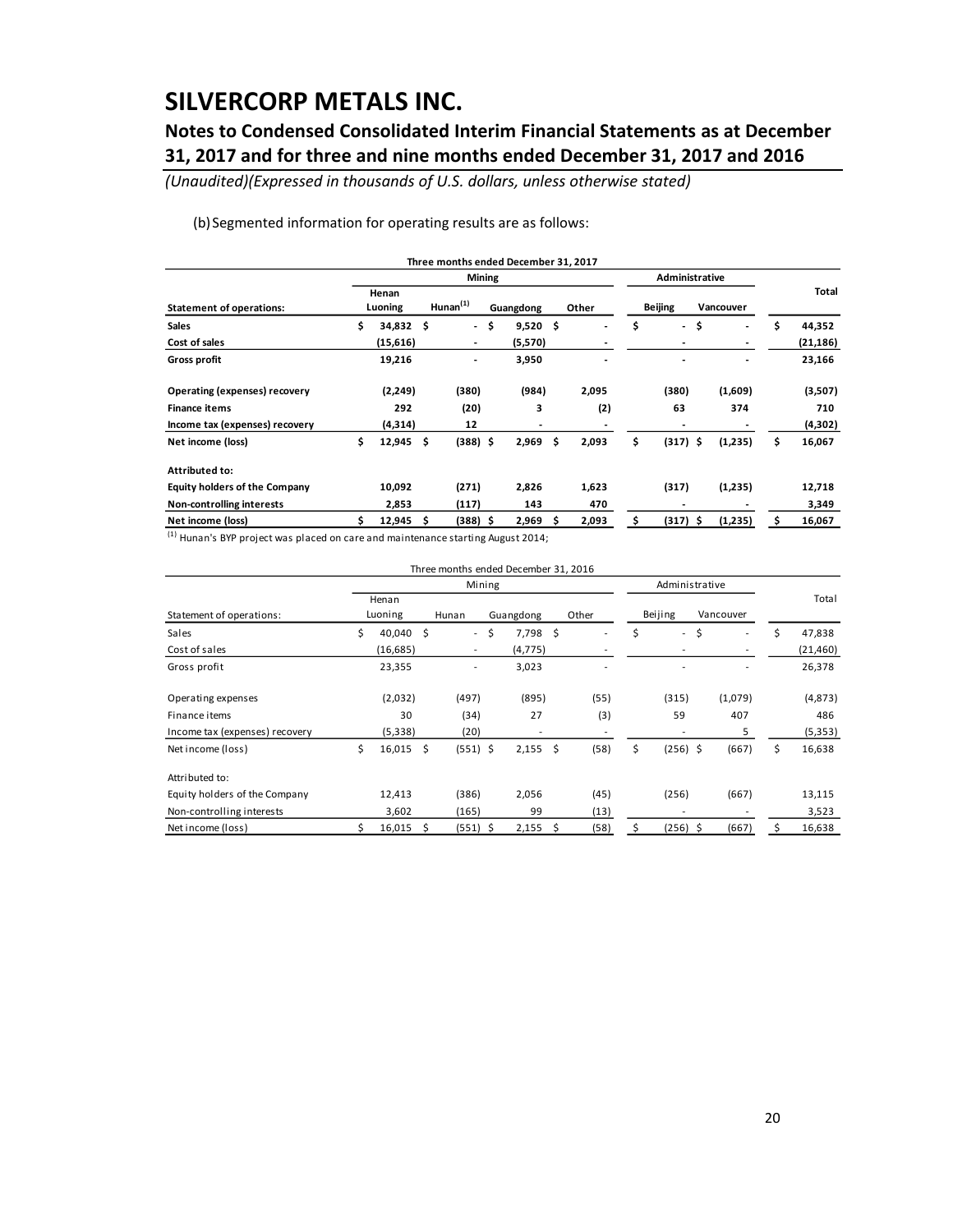## **Notes to Condensed Consolidated Interim Financial Statements as at December 31, 2017 and for three and nine months ended December 31, 2017 and 2016**

*(Unaudited)(Expressed in thousands of U.S. dollars, unless otherwise stated)*

|                                      |    |                  |    |                          |    | Nine months ended December 31, 2017 |     |                          |                                |                                    |    |           |
|--------------------------------------|----|------------------|----|--------------------------|----|-------------------------------------|-----|--------------------------|--------------------------------|------------------------------------|----|-----------|
|                                      |    |                  |    | Mining                   |    |                                     |     |                          | Administrative                 |                                    |    |           |
| <b>Statement of income:</b>          |    | Henan<br>Luoning |    | Hunan $(1)$              |    | Guangdong                           |     | Other                    | <b>Beijing</b>                 | Vancouver                          |    | Total     |
| <b>Sales</b>                         |    | 107,125          | Ŝ  | $\blacksquare$           | Ŝ. | 24,465                              | \$. | $\overline{\phantom{0}}$ | \$<br>$\overline{\phantom{a}}$ | \$<br>$\qquad \qquad \blacksquare$ | Ś  | 131,590   |
| Cost of sales                        |    | (47,454)         |    | $\overline{\phantom{a}}$ |    | (15, 359)                           |     |                          | $\overline{\phantom{0}}$       | $\overline{\phantom{a}}$           |    | (62, 813) |
| Gross profit                         |    | 59,671           |    | $\overline{\phantom{0}}$ |    | 9,106                               |     |                          | -                              | ٠                                  |    | 68,777    |
| Operating (expenses) income          |    | (6,091)          |    | (896)                    |    | (2,222)                             |     | 6,202                    | (999)                          | (8,719)                            |    | (12, 725) |
| Finance items, net                   |    | 355              |    | (59)                     |    | 2                                   |     | (7)                      | 193                            | 1,233                              |    | 1,717     |
| Income tax expenses                  |    | (13,587)         |    | 2                        |    |                                     |     |                          | (1)                            |                                    |    | (13,586)  |
| Net income (loss)                    | Ś. | 40,348           | \$ | $(953)$ \$               |    | 6,886                               | Ś.  | 6,195                    | \$<br>(807) \$                 | (7, 486)                           | \$ | 44,183    |
| Attributable to:                     |    |                  |    |                          |    |                                     |     |                          |                                |                                    |    |           |
| <b>Equity holders of the Company</b> |    | 31,423           |    | (667)                    |    | 6,563                               |     | 5,774                    | (807)                          | (7, 486)                           |    | 34,800    |
| Non-controlling interests            |    | 8,925            |    | (286)                    |    | 323                                 |     | 421                      | -                              |                                    |    | 9,383     |
| Net income (loss)                    |    | 40,348           | \$ | $(953)$ \$               |    | 6,886                               | s   | 6,195                    | \$<br>(807) \$                 | (7, 486)                           | S  | 44,183    |

 $<sup>(1)</sup>$  Hunan's BYP project was placed on care and maintenance in August 2014;</sup>

|                                       |    |                  |    | Nine months ended December 31, 2016 |      |           |             |                  |    |                          |    |                    |
|---------------------------------------|----|------------------|----|-------------------------------------|------|-----------|-------------|------------------|----|--------------------------|----|--------------------|
|                                       |    |                  |    | Mining                              |      |           |             | Administrative   |    |                          |    |                    |
| Statement of income:                  |    | Henan<br>Luoning |    | Hunan                               |      | Guangdong | Other       | Beijing          |    | Vancouver                |    | Total              |
| Sales                                 | Ś. | 110,666 \$       |    |                                     | $-5$ | 18,741 \$ |             | \$<br>$\sim$     | \$ | ٠                        | Ś  | 129,407            |
| Cost of sales                         |    | (48, 819)        |    | $\overline{\phantom{a}}$            |      | (12,707)  | ٠           | ٠                |    | $\overline{\phantom{a}}$ |    | (61, 526)          |
| Gross profit                          |    | 61,847           |    | ٠                                   |      | 6,034     |             |                  |    |                          |    | 67,881             |
| Operating expenses<br>Impairment loss |    | (7, 122)         |    | (926)                               |      | (2,053)   | (113)       | (1,044)          |    | (4, 117)<br>(181)        |    | (15, 375)<br>(181) |
| Finance items, net                    |    | (55)             |    | (49)                                |      | 29        | (7)         | 200              |    | 812                      |    | 930                |
| Income tax (expenses) recovery        |    | (13, 617)        |    | 52                                  |      | ٠         |             | (1)              |    | (525)                    |    | (14,091)           |
| Net income (loss)                     | Ś. | 41,053           | \$ | $(923)$ \$                          |      | 4,010     | \$<br>(120) | \$<br>$(845)$ \$ |    | (4,011)                  | \$ | 39,164             |
| Attributable to:                      |    |                  |    |                                     |      |           |             |                  |    |                          |    |                    |
| Equity holders of the Company         |    | 31,924           |    | (646)                               |      | 3,838     | (93)        | (845)            |    | (4,011)                  |    | 30,167             |
| Non-controlling interests             |    | 9,129            |    | (277)                               |      | 172       | (27)        |                  |    |                          |    | 8,997              |
| Net income (loss)                     |    | 41,053           | S. | $(923)$ \$                          |      | 4,010     | \$<br>(120) | \$<br>(845)      | \$ | (4, 011)                 | Ś  | 39,164             |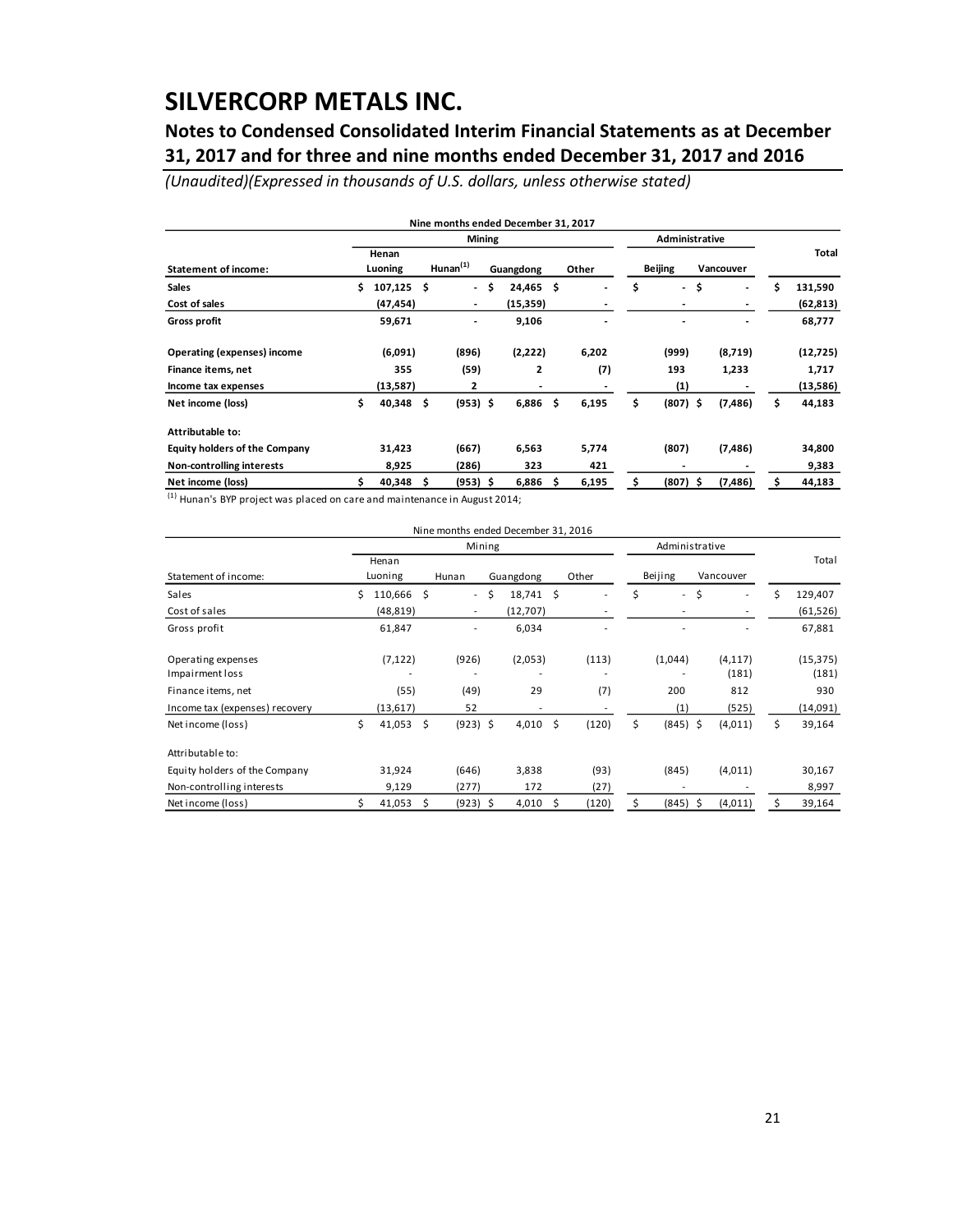## **Notes to Condensed Consolidated Interim Financial Statements as at December 31, 2017 and for three and nine months ended December 31, 2017 and 2016**

*(Unaudited)(Expressed in thousands of U.S. dollars, unless otherwise stated)*

### (c) Sales by metal

The sales generated for the three and nine months ended December 31, 2017 and 2016 was all earned in China and is comprised of:

|             | Three months ended December 31, 2017 |    |                                      |    |              |  |  |  |  |  |
|-------------|--------------------------------------|----|--------------------------------------|----|--------------|--|--|--|--|--|
|             | <b>Henan Luoning</b>                 |    | Guangdong                            |    | <b>Total</b> |  |  |  |  |  |
| Silver (Ag) | \$<br>17,718                         | \$ | 2,088                                | \$ | 19,806       |  |  |  |  |  |
| Gold (Au)   | 632                                  |    |                                      |    | 632          |  |  |  |  |  |
| Lead (Pb)   | 14,045                               |    | 2,378                                |    | 16,423       |  |  |  |  |  |
| Zinc (Zn)   | 2,337                                |    | 5,048                                |    | 7,385        |  |  |  |  |  |
| Other       | 100                                  |    | 6                                    |    | 106          |  |  |  |  |  |
|             | \$<br>34,832                         | \$ | 9,520                                | \$ | 44,352       |  |  |  |  |  |
|             |                                      |    |                                      |    |              |  |  |  |  |  |
|             |                                      |    | Three months ended December 31, 2016 |    |              |  |  |  |  |  |
|             | Henan Luoning                        |    | Guangdong                            |    | Total        |  |  |  |  |  |
| Silver (Ag) | \$<br>21,664                         | \$ | 1,746                                | \$ | 23,410       |  |  |  |  |  |
| Gold (Au)   | 723                                  |    |                                      |    | 723          |  |  |  |  |  |
| Lead (Pb)   | 16,658                               |    | 2,085                                |    | 18,743       |  |  |  |  |  |
| Zinc (Zn)   | 995                                  |    | 3,775                                |    | 4,770        |  |  |  |  |  |
| Other       |                                      |    | 192                                  |    | 192          |  |  |  |  |  |
|             | \$<br>40,040                         | Ś  | 7,798                                | \$ | 47,838       |  |  |  |  |  |
|             |                                      |    |                                      |    |              |  |  |  |  |  |
|             |                                      |    | Nine months ended December 31, 2017  |    |              |  |  |  |  |  |
|             | <b>Henan Luoning</b>                 |    | Guangdong                            |    | <b>Total</b> |  |  |  |  |  |
| Silver (Ag) | \$<br>56,850                         | \$ | 5,735                                | \$ | 62,585       |  |  |  |  |  |
| Gold (Au)   | 2,448                                |    |                                      |    | 2,448        |  |  |  |  |  |
| Lead (Pb)   | 41,728                               |    | 5,948                                |    | 47,676       |  |  |  |  |  |
| Zinc (Zn)   | 5,604                                |    | 12,548                               |    | 18,152       |  |  |  |  |  |
| Other       | 495                                  |    | 234                                  |    | 729          |  |  |  |  |  |
|             | \$<br>107,125                        | \$ | 24,465                               | \$ | 131,590      |  |  |  |  |  |
|             |                                      |    |                                      |    |              |  |  |  |  |  |
|             |                                      |    | Nine months ended December 31, 2016  |    |              |  |  |  |  |  |
|             | Henan Luoning                        |    | Guangdong                            |    | Total        |  |  |  |  |  |
| Silver (Ag) | \$<br>65,953                         | \$ | 5,268                                | \$ | 71,221       |  |  |  |  |  |
| Gold (Au)   | 2,682                                |    |                                      |    | 2,682        |  |  |  |  |  |
| Lead (Pb)   | 38,723                               |    | 4,656                                |    | 43,379       |  |  |  |  |  |
| Zinc (Zn)   | 3,308                                |    | 8,514                                |    | 11,822       |  |  |  |  |  |
| Other       |                                      |    | 303                                  |    | 303          |  |  |  |  |  |
|             | \$<br>110,666                        | \$ | 18,741                               | \$ | 129,407      |  |  |  |  |  |

(d) Major customers

For the nine months ended December 31, 2017, three major customers (nine months ended December 31, 2016 - three) accounted for 22% to 27%, (nine months ended December 31, 2016 - 16% to 32%) and collectively 74% (nine months ended December 31, 2016 - 78%) of the total sales of the Company.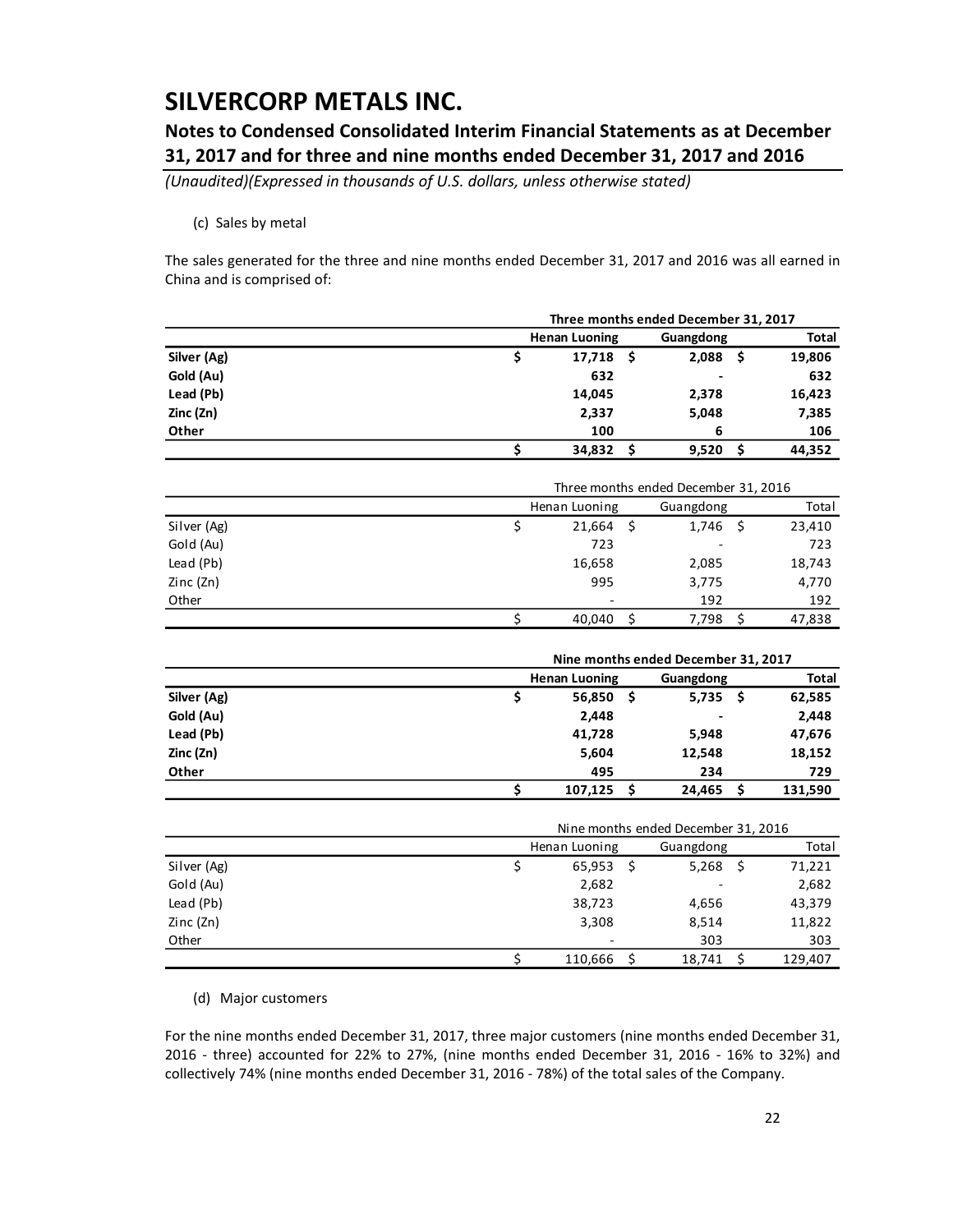## **Notes to Condensed Consolidated Interim Financial Statements as at December 31, 2017 and for three and nine months ended December 31, 2017 and 2016**

*(Unaudited)(Expressed in thousands of U.S. dollars, unless otherwise stated)*

### **17. COMMITMENTS AND CONTINGENCIES**

Commitments, not disclosed elsewhere in these financial statements, are as follows:

|                  | Total | Less than 1 year | 1-5 years | After 5 years |
|------------------|-------|------------------|-----------|---------------|
| Operating leases | 3.264 | 405              | 2.859     | $\sim$        |
| Commitments      | 6.418 | -                | -         | 6.418         |

As of December 31, 2017, the Company has two office rental agreements totaling \$3,264 for the next five years and commitments of \$6,418 related to the GC property. During the three and nine months ended December 31, 2017, the Company incurred rental expenses of \$165 and \$490, respectively (three and nine months ended December 31, 2016 - \$93 and \$393, respectively), which were included in office and administrative expenses on the condensed consolidated interim statement of income.

Although the Company has taken steps to verify title to properties in which it has an interest, these procedures do not guarantee the Company's title. Property title may be subject to, among other things, unregistered prior agreements or transfers and may be affected by undetected defects.

Due to the size, complexity and nature of the Company's operations, the Company is subject to various claims, legal and tax matters arising in the ordinary course of business. Each of these matters is subject to various uncertainties and it is possible that some of these matters may be resolved unfavorably to the Company. The Company accrues for such items when a liability is both probable and the amount can be reasonably estimated.

In assessing loss contingencies related to legal proceedings that are pending against the Company or unasserted claims that may result in such proceedings, the Company and its legal counsel evaluate the perceived merits of any legal proceedings or unasserted claims as well as the perceived merits of the amount of relief sought or expected to be sought. Major legal proceedings against the Company are summarized as follows:

- On August 19, 2014, an action was commenced against the Company in the Supreme Court of British Columbia seeking an unspecified amount of damages for a claim of false imprisonment and defamation (the "Huang Action"). The case was scheduled for a 60 day jury trial, commencing February 2018. The Company also commenced third party proceedings against other parties (the "Third Parties"), claiming contribution and indemnity. On August 22, 2016, the Company commenced an action against the parties to Huang Action and others seeking damages (the "Silvercorp Action"). Subsequent to the period end, the parties to the Huang Action and Silvercorp Action, have reached a confidential settlement agreement. The settlement resolves all claims between the Company, Mr. Huang, and the Third Parties in all actions, including the Huang Action and the Silvercorp Action, which will both be dismissed by consent. Nothing contained in this settlement represents an admission of liability, fault, or wrongdoing on the part of any of the parties.
- During the year ended March 31, 2016, an action was initiated by Luoyang Mining Group Co., Ltd. ("Luoyang Mining") against Henan Found seeking payment of \$1.6 million (RMB10.0 million) plus interest related to the acquisition agreements Henan Found entered into in August 2012 to acquire the XHP Project. The \$1.6 million has been included into the accounts payable and accrued liabilities on the condensed consolidated interim statements of financial position of the Company. Henan